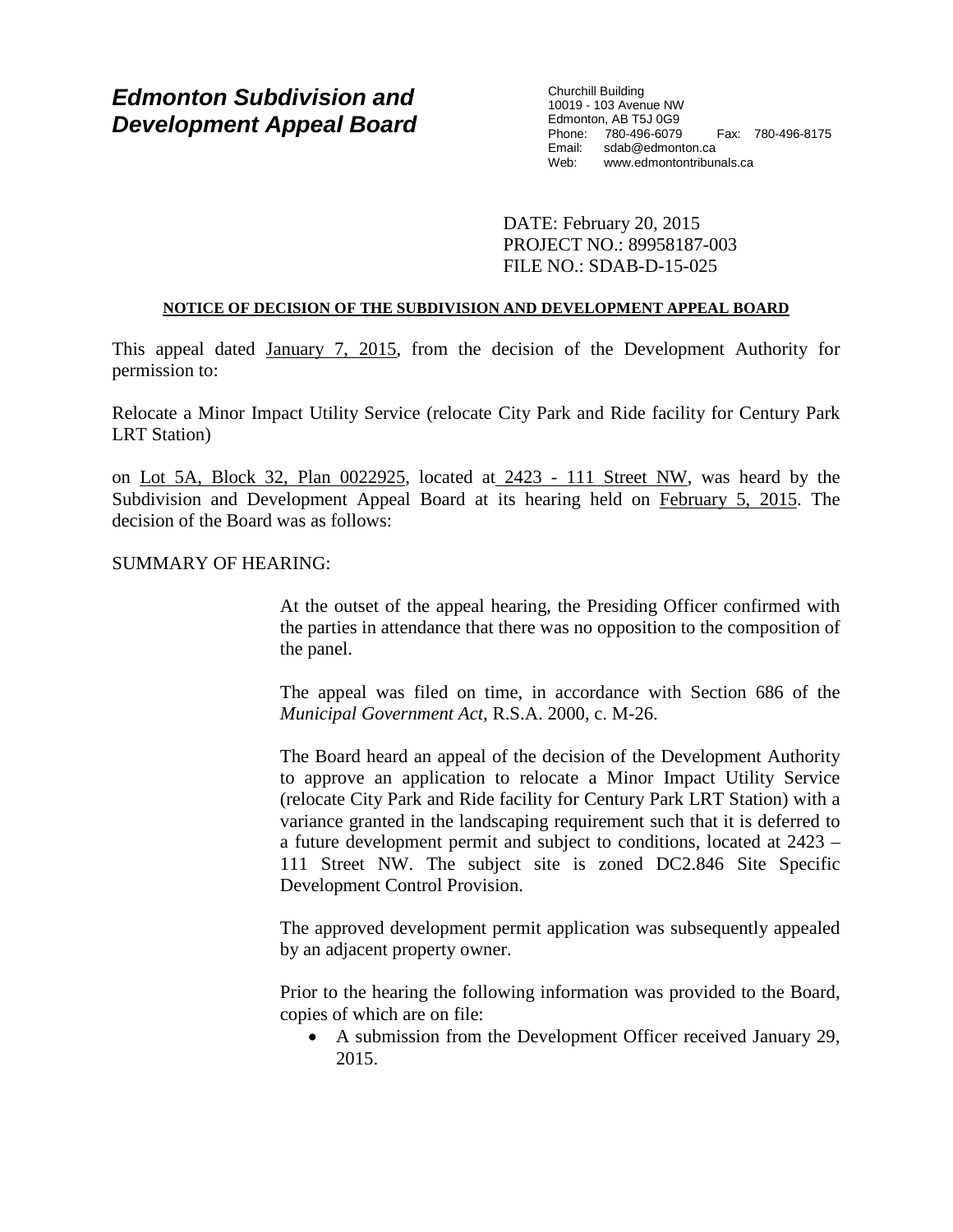• A Memorandum from City of Edmonton Transportation Services to the Board.

At the beginning of the hearing, the Board noted that the Appellant, Ms. S. Tsingotis, was not present. Board staff telephoned the Appellant, and she advised that she would not be attending today. She did not ask for an adjournment. The records showed that the notice of the hearing had been sent to her current address.

The Board heard from Mr. I. Welch, City of Edmonton Sustainable Development Department, who was asked to respond to the Appellant's concerns listed as reasons for appeal. He provided the following information to the Board:

- 1. With respect to Ms. Tsingotis' concern about noise from the proposed parking lot and the fact that Park and Ride draws a strange crowd, Mr. Welch stated there is no objective evidence that a safety concern would be created as a result of a temporary parking lot.
- 2. There is no evidence that a temporary parking lot would have an impact on property values.
- 3. Mr. Welch felt that the parking lot layout would minimize the impact of noise or light from vehicles on adjacent properties.
- 4. He noted that the Appellant did not address whether the Development Authority followed the directions of council with respect to the Direct Control District in her filed reasons for appeal.
- 5. He noted that with temporary developments like the one being proposed, it is a practical difficulty to explicitly follow all the directions of council but he felt that it had been done in this case.

Mr. Welch provided the following responses to questions from the Board.

- 1. The development permit is temporary in nature and expires in 2020.
- 2. The City holds a lease on the property and will be required to leave the property in 2020. Additional construction on the site is anticipated at that time.
- 3. The Appellant's condominium building is located further from the proposed parking lot than the existing parking lot. As well, she is situated on the fourth floor, which would not likely be impacted from any noise or light.
- 4. Regarding Section 4.3(1)(j) of the Direct Control Bylaw requiring walking routes to be marked within a Park and Ride facility, City of Edmonton Transportation Services is of the view that the requirement has ultimately been met with the proposed development.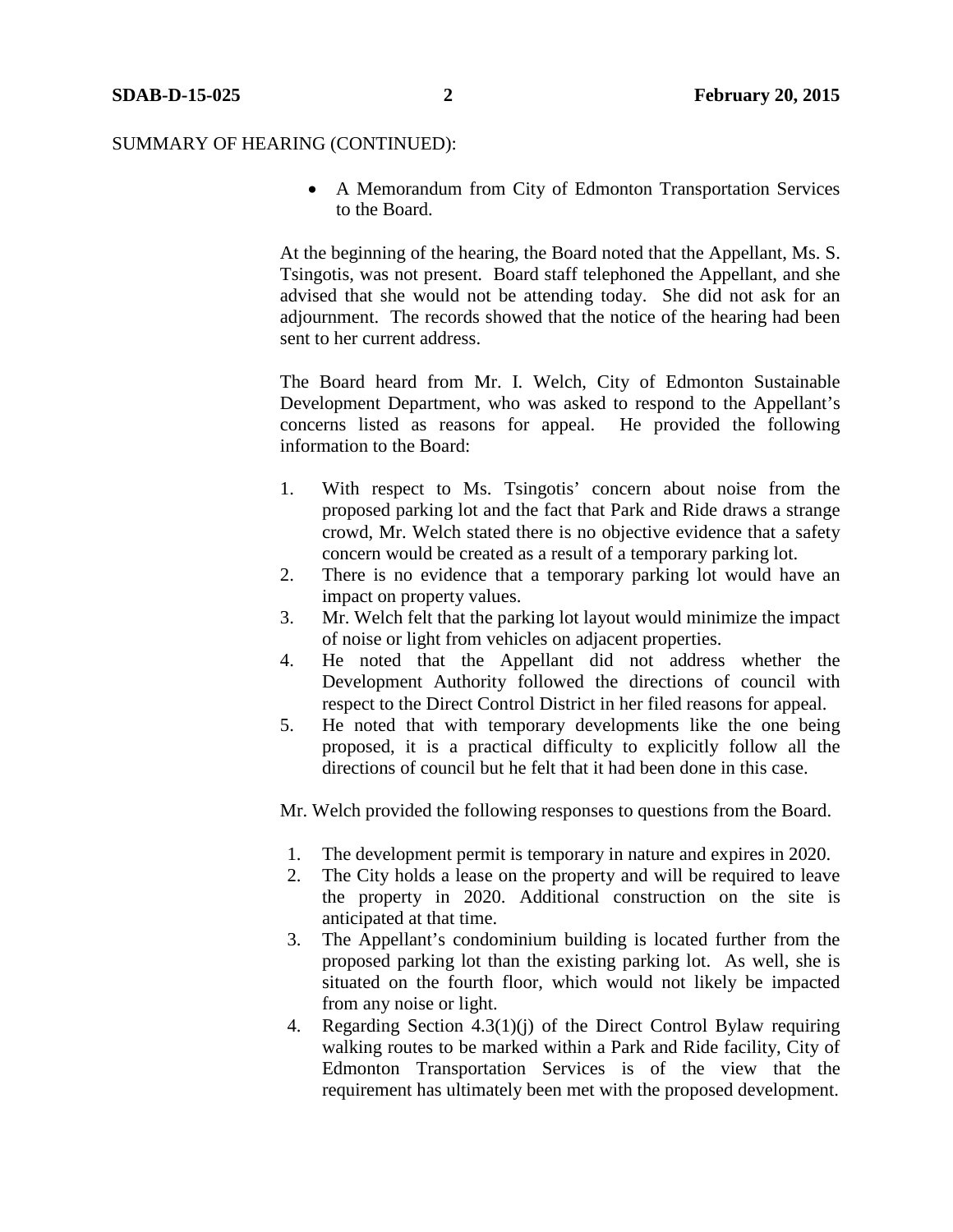- 5. Landscaping has not been provided with the current Park and Ride parking lot as temporary permits are typically for no more than five years, which makes it difficult to provide adequate landscaping.
- 6. He noted that there is no landscaping provided in the existing parking lot.

# DECISION:

That the appeal be DENIED and the decision of approval by the Development Authority CONFIRMED with a variance granted in the landscaping requirement as per Sections DC2.846.5(s) 55.4, and 55.8:

 - The additional landscaping required for the subject property shall be deferred to a future Development Permit.

The approval is subject to the following conditions:

- 1. This Development Permit is NOT valid until the Notification Period expires in accordance to Section 21.1. (Reference Section 17.1).
- 2. The applicant or landowner shall pay the Notification Fee of \$100.
- 3. Exterior lighting shall be developed to provide a safe lit environment in accordance with Sections 51 and 58 and to the satisfaction of the Development Officer.
- 4. Any outdoor lighting for any development shall be located and arranged so that no direct rays of light are directed at any adjoining properties, or interfere with the effectiveness of any traffic control devices. (Reference Section 51 of the Edmonton Zoning Bylaw 12800).
- 5. The applicant shall place barricades at the entrance of the westbound entrance at 109 Street to prevent vehicles from entering the site at this location. "No Entrance" signage must also be installed to indicate that this access must operate as an exit only.
- 6. Any sidewalk or boulevard damage occurring as a result of construction traffic must be restored to the satisfaction of Transportation Services, as per Section 15.5(f) of the Zoning Bylaw. The sidewalks and boulevard will be inspected by Transportation Services prior to construction, and again once construction is complete. All expenses incurred for repair are to be borne by the owner.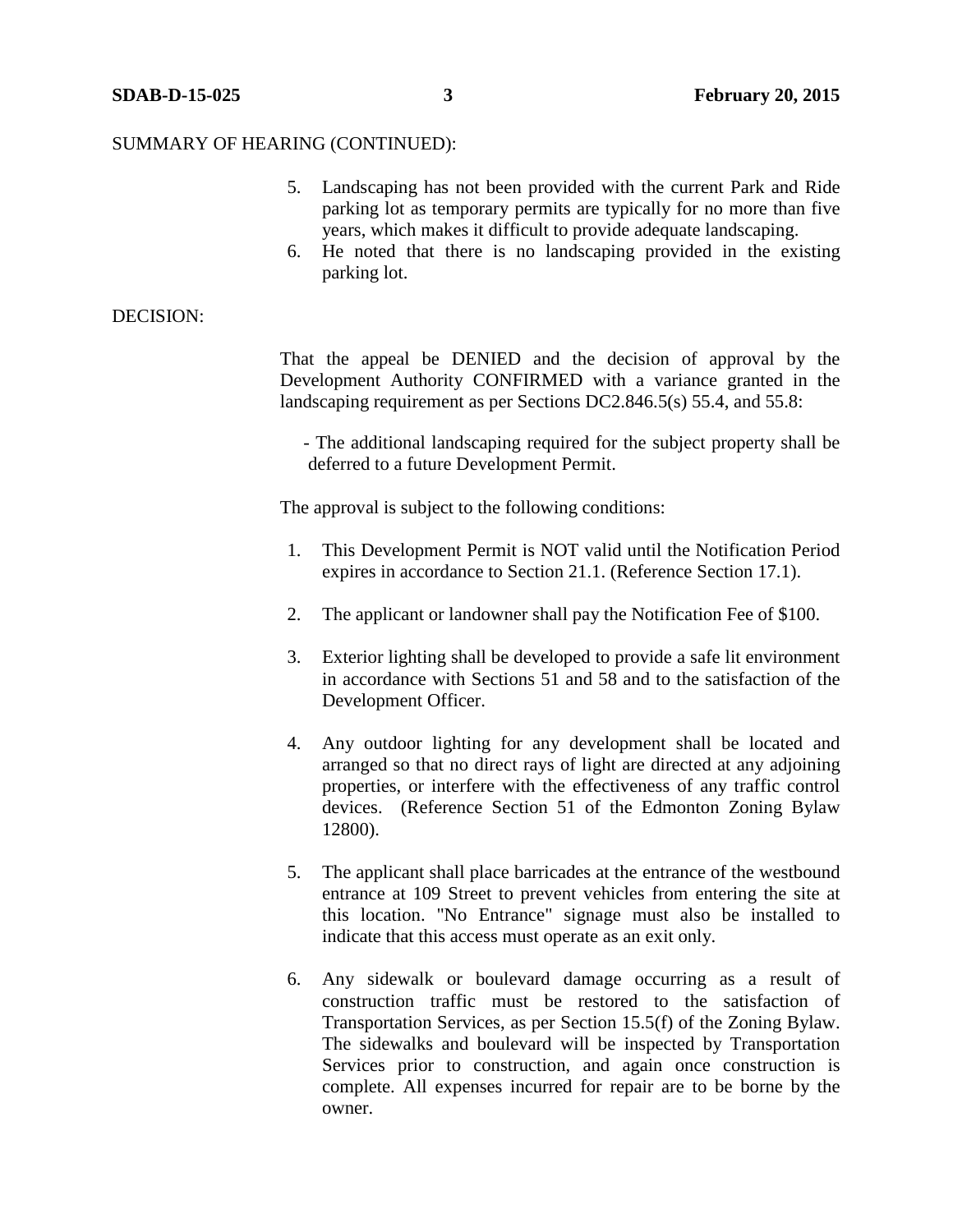#### DECISION (CONTINUED):

- 7. Any hoarding or construction taking place on road right-of-way requires an OSCAM (On-Street Construction and Maintenance) permit. It should be noted that the hoarding must not damage boulevard trees. The owner or Prime Contractor must apply for an OSCAM online at:<http://www.edmonton.ca/> bylaws\_licences/licences\_permits/oscam-permit-request.aspx.
- 8. This permit shall expire on June 30, 2020. The development must be removed from the site by this date.

# NOTES:

- 1. An approved Development Permit means that the proposed development has been reviewed only against the provisions of the Edmonton Zoning Bylaw. It does not remove obligations to conform with other legislation, bylaws or land title instruments such as the Municipal Government Act, the ERCB Directive 079, the Edmonton Safety Codes Permit Bylaw or any caveats, covenants or easements that might be attached to the Site.
- 2. The Development Permit shall not be valid unless and until the conditions of approval, save those of a continuing nature, have been fulfilled; and no notice of appeal from such approval has been served on the Subdivision and Development Appeal Board within the time period specified in subsection 21.1 (Ref. Section 17.1).
- 3. Signs require separate Development Applications.
- 4. The City of Edmonton does not conduct independent environmental checks of land within the City. If you are concerned about the suitability of this property for any purpose, you should conduct your own tests and reviews. The City of Edmonton, in issuing this Development Permit, makes no representations and offers no warranties as to the suitability of the property for any purpose or as to the presence or absence of any environmental contaminants on the property.
- 5. A Building Permit is Required for any construction or change in use of a building. For a building permit, and prior to the Plans Examination review, you require construction drawings and the payment of fees. Please contact the 311 Call Centre for further information.
- 6. This Development Permit is not a Business Licence. A separate application must be made for a Business Licence.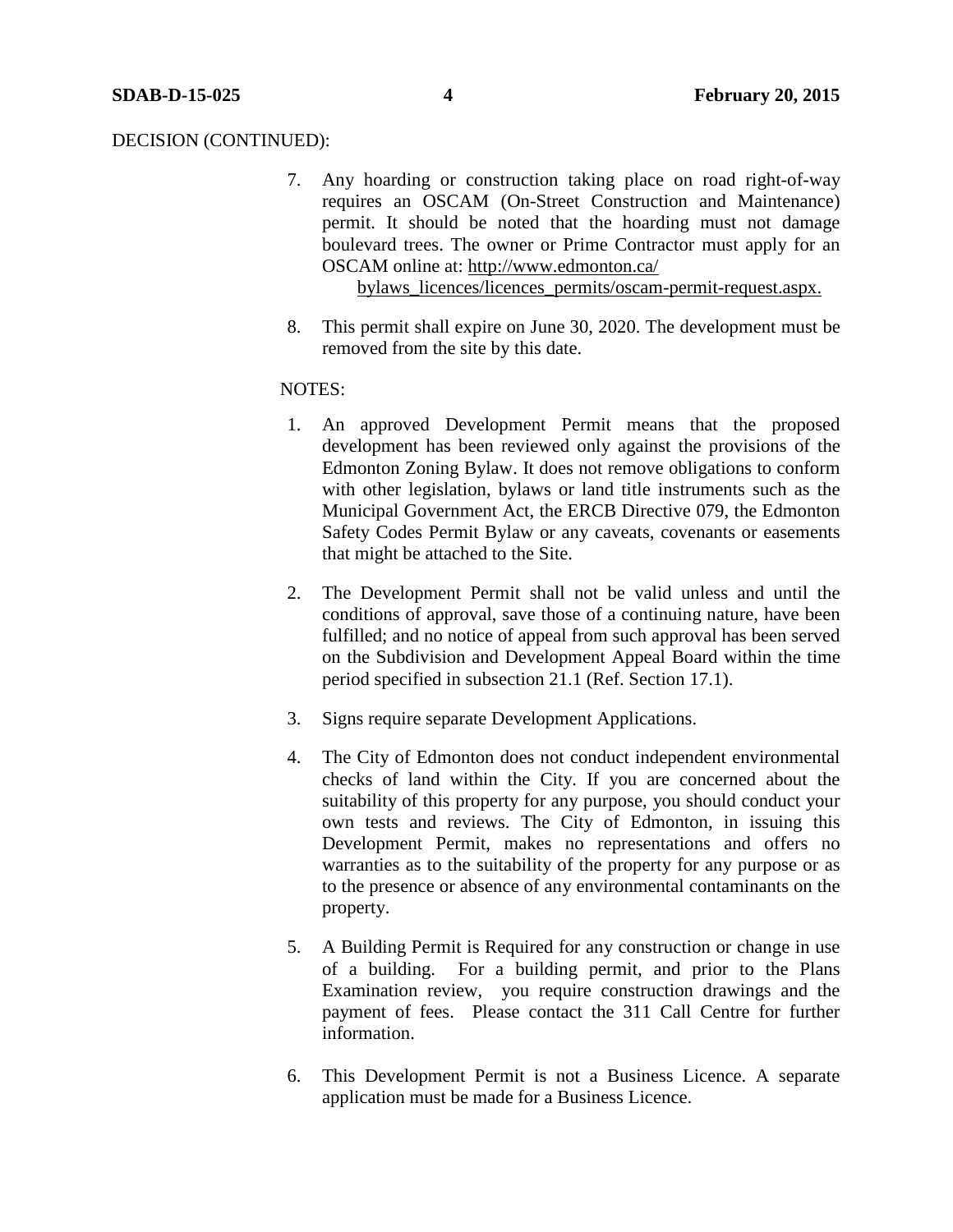#### REASONS FOR DECISION:

The Board finds the following:

- 1. Section 641(4)(b) of the *Municipal Government Act* states that if a decision with respect to a development permit application in respect of a direct control district is made by a Development Authority, the appeal is limited to whether the Development Authority is following the directions of council, and if the Subdivision and Development Appeal Board finds that the Development Authority did not follow the directions it may, in accordance with the direction, substitute its decision for the Development Authority's decision.
- 2. The Board finds the Development Authority followed the directions of Council for the following reasons:
	- a) Minor Impact Utility Services is a listed use in the DC2.846 District, Section DC2.846.3.
	- b) The Board finds that the variance for landscaping is appropriate since the development is temporary and the Board accepts that it would be a practical difficulty to develop landscaping for a temporary use. The Boards notes there is no landscaping on the current Minor Impact Utility Service on site.
	- c) The Appellant's reasons for appeal indicates concerns with noise, strangers and property values but the Appellant did not attend the hearing and did not provide the Board with any concrete evidence to support her concerns or address whether the Development Authority followed the directions of council.
	- d) The Board accepts that the Appellant resides some distance away from the proposed development and would not be impacted by light or noise. Also, the current Minor Impact Utility Service on the site is in closer proximity to the Appellant than the proposed development.
	- e) The purpose of the DC2.846 District is to accommodate the comprehensive redevelopment of a former district shopping centre site into a mixed-use urban village with primarily residential uses complimented by commercial uses, in a pedestrian-friendly environment that supports higher intensity Transit Oriented Development at transit hubs.
- 3. The Board is satisfied that the Development Authority followed the directions of council.
- 4. As well, the Board is satisfied that the proposed development will not unduly interfere with the amenities of the neighbourhood nor materially interfere with or affect the use, enjoyment or value of neighbouring parcels of land.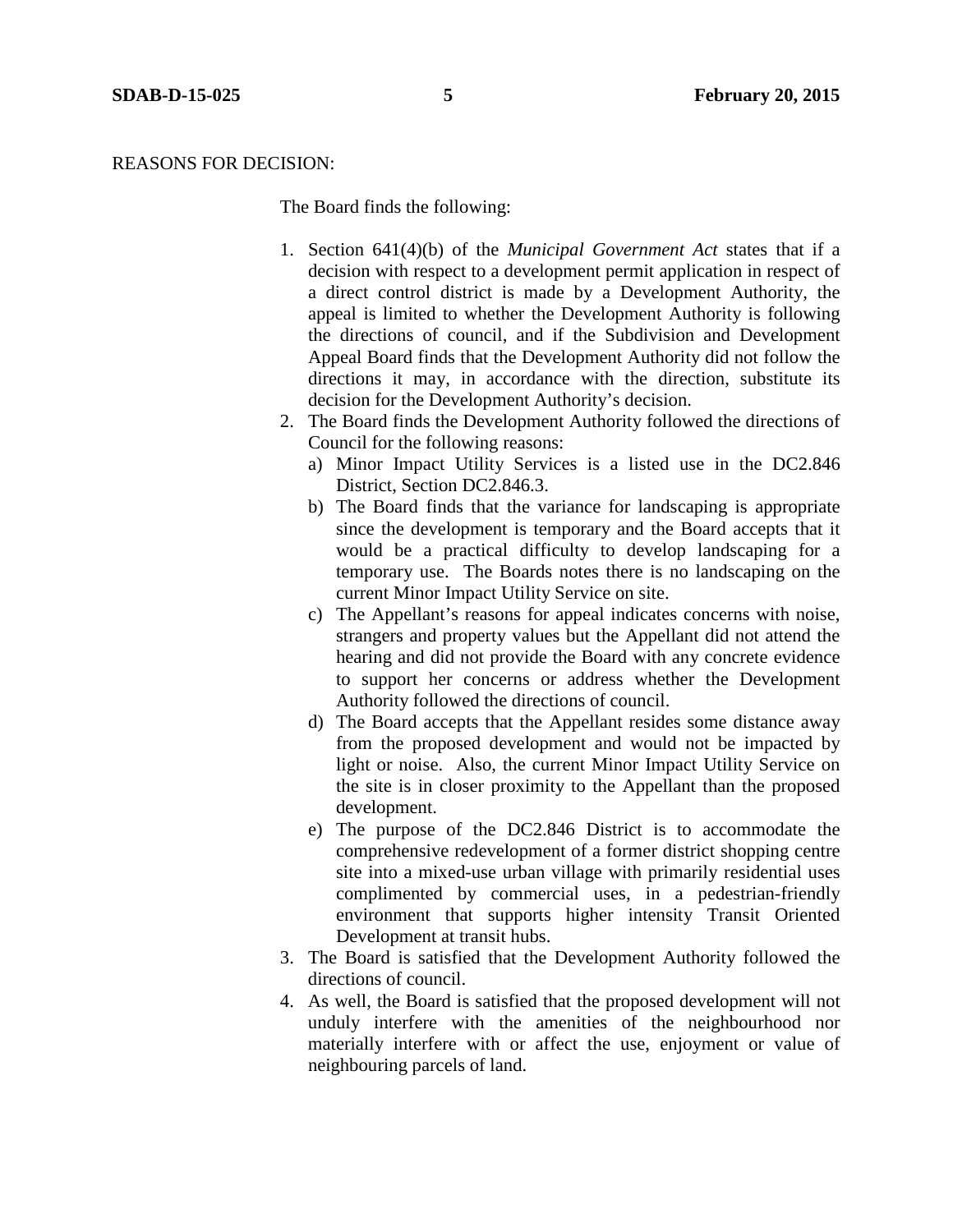# **IMPORTANT INFORMATION FOR APPLICANT/APPELLANT**

- 1. **THIS IS NOT A BUILDING PERMIT.** A Building Permit must be obtained separately from the Sustainable Development Department, located on the 5th Floor, 10250 – 101 Street, Edmonton.
- 2. When an application for a Development Permit has been approved by the Subdivision and Development Appeal Board, it shall not be valid unless and until any conditions of approval, save those of a continuing nature, have been fulfilled.
- 3. A Development Permit shall expire and shall no longer be valid after one year from the date of approval of the Permit, if no construction has been initiated. However, if the permit holder is unable to proceed pending a court decision involving the proposed development, time shall not run until such proceedings are finally completed. For further information, refer to Section 22 of the Edmonton Zoning Bylaw, 12800.
- 4. Notwithstanding clause (3) above, if a Building Permit is issued for the development within the twelve month period, the Development Permit issued therefore shall not lapse unless and until the Building Permit so issued is cancelled or allowed to lapse by virtue of work not having commenced within the statutory minimum period.
- 5. This decision may be appealed to the Alberta Court of Appeal on a question of law or jurisdiction under Section 688 of the Municipal Government Act, R.S.A. 2000, c. M-26. If the Subdivision and Development Appeal Board is served with notice of an application for leave to appeal its decision, such notice shall operate to suspend the Development Permit.
- 6. When a decision on a Development Permit application has been rendered by the Subdivision and Development Appeal Board, the enforcement of that decision is carried out by the Sustainable Development Department, located on the 5th Floor, 10250 – 101 Street, Edmonton.

Ms. D. Poon Phillips, Presiding Officer SUBDIVISION AND DEVELOPMENT APPEAL BOARD

NOTE: Citizens can call 311, 24-hours a day, every day of the year for access to City of Edmonton information, programs and services.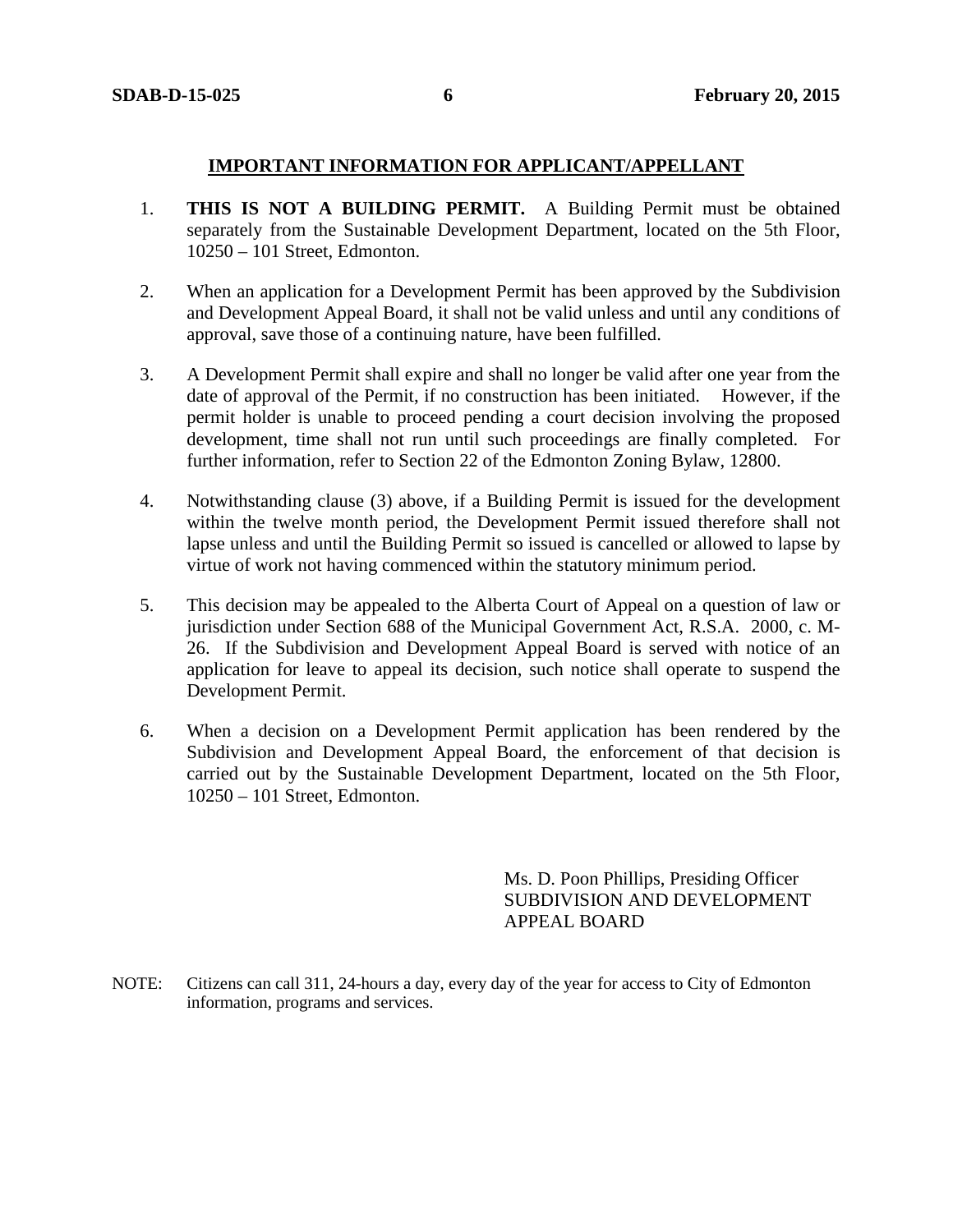# *Edmonton Subdivision and Development Appeal Board*

Churchill Building 10019 - 103 Avenue NW Edmonton, AB T5J 0G9 Phone: 780-496-6079 Fax: 780-496-8175 Email: sdab@edmonton.ca<br>Web: www.edmontontribur www.edmontontribunals.ca

DATE: February 20, 2015 PROJECT NO.: 151219046-001 FILE NO.: SDAB-D-15-026

### **NOTICE OF DECISION OF THE SUBDIVISION AND DEVELOPMENT APPEAL BOARD**

This appeal dated January 5, 2015, from the decision of the Development Authority for permission to:

operate a Major Home Based Business (administration office and equipment storage for landscaping services)

On Plan 5718AE, Block 29, Lot 26, located at 10909 - 73 Avenue NW, was heard by the Subdivision and Development Appeal Board at its hearing held on February 5, 2015. The decision of the Board was as follows:

#### SUMMARY OF HEARING:

At the outset of the appeal hearing, the Presiding Officer confirmed with the parties in attendance that there was no opposition to the composition of the panel.

The appeal was filed on time, in accordance with Section 686 of the *Municipal Government Act*, R.S.A. 2000, c. M-26.

The Board heard an appeal of the decision of the Development Authority to approve an application to operate a Major Home Based Business (administration office and equipment storage for landscaping services), subject to conditions, located at 10909 – 73 Avenue NW. The subject site is zoned RA7 Low Rise Apartment Zone and is within the Medium Scale Residential Infill Overlay.

The approved development permit application was subsequently appealed by an adjacent property owner.

Prior to the hearing the Board received one letter in support of the development from the owner of the subject Site, a copy of which is on file.

The Board heard from Mr. R. Pagacz, the Appellant who provided the following information in support of the appeal: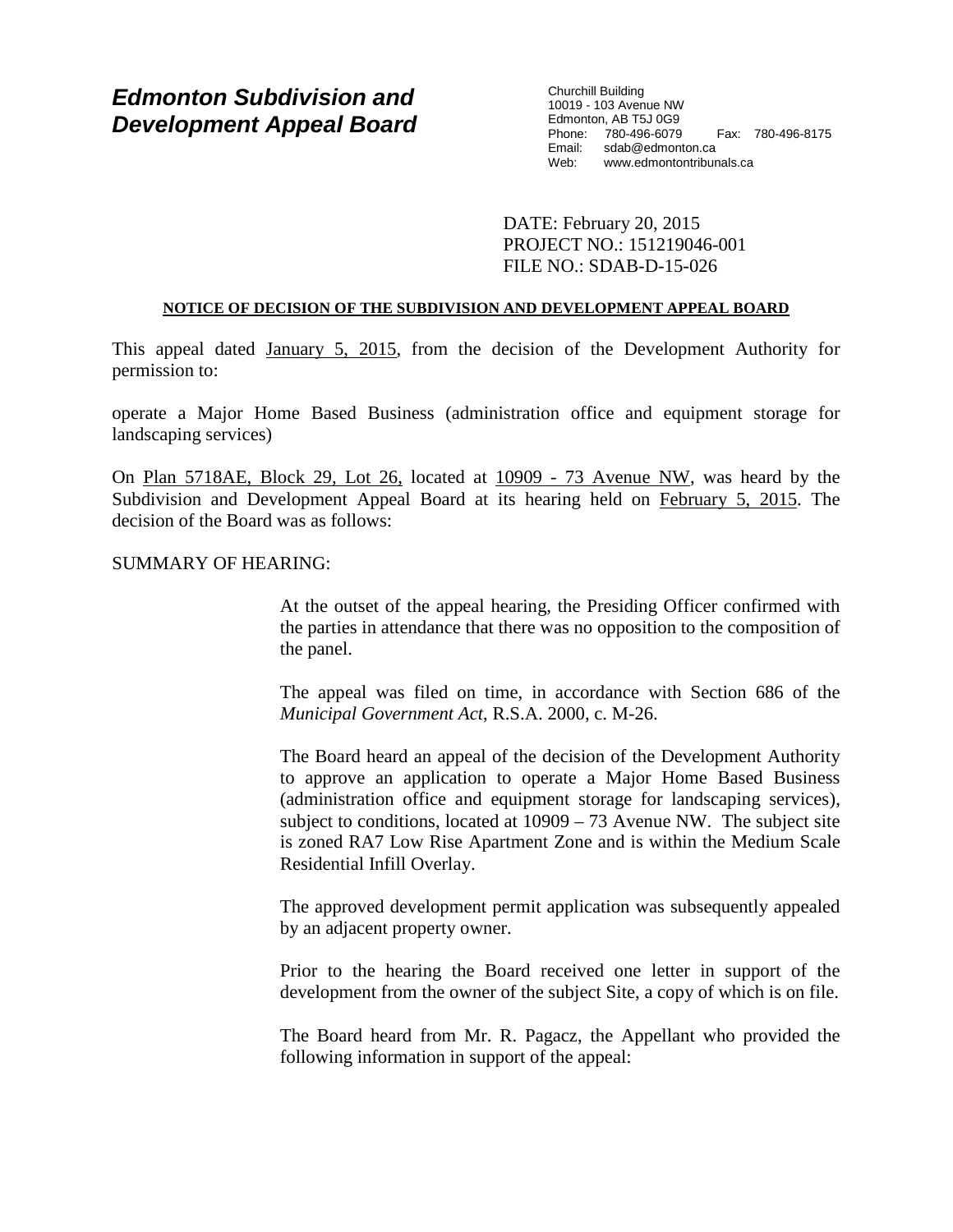- 1. Mr. Pagacz is the owner of two neighbouring properties, directly behind the subject site.
- 2. His concerns center on equipment storage and activities that may occur on the property that have not been specified on the application.
- 3. There is only rear access to the garage so all equipment and vehicles must travel down the alley.
- 4. He noted that there is no street parking for his properties; therefore, the occupants must use the alley daily. Business-associated activities would result in the alley being blocked several times a day.
- 5. The rear driveway for the subject site has a 12-foot by 15-foot apron and a City easement. He is concerned that this space is not large enough for loading and unloading a trailer and truck.
- 6. He is the owner of a similar type of business so is familiar with equipment associated with a landscaping. In his view, all equipment associated with this business will require regular servicing and repairs which will occur at the residence outside of regular business hours. This would involve excessive noise, fumes, and risks due to disposal of associated waste materials.
- 7. He was concerned with the conditions attached to this permit and questioned whether it was a Major or Minor Home Based business.
- 8. He noted one condition requires all parking to be on site and in his view, there is no space for a trailer. He is unaware of the size of the garage and is concerned the trailer would be parked on the existing back driveway. Maneuvering it will necessitate encroachment onto neighbouring properties.

The Board then heard from Mr. P. Belzile, Development Officer, representing the City of Edmonton, Sustainable Development Department who provided the following responses to questions:

- 1. He indicated the conditions he placed on this permit applicable to a Minor Home Based Business should be replaced with the conditions more applicable to a Major Home Based business as follows:
	- a) Condition 1 should be revised to refer to a Major Home Based Business rather than a Minor Home Based Business and should reference Section 75.2 of the *Edmonton Zoning Bylaw.*
	- b) Condition 2 should be replaced based on the wording of Section 75.1 of the *Edmonton Zoning Bylaw.*
	- c) Condition 3 is to be replaced by section 75.5 of the *Edmonton Zoning Bylaw* which would allow for storage of materials and equipment inside a dwelling or accessory building.
	- d) Condition 4 should be removed.

**SDAB-D-15-026 2 February 20, 2015**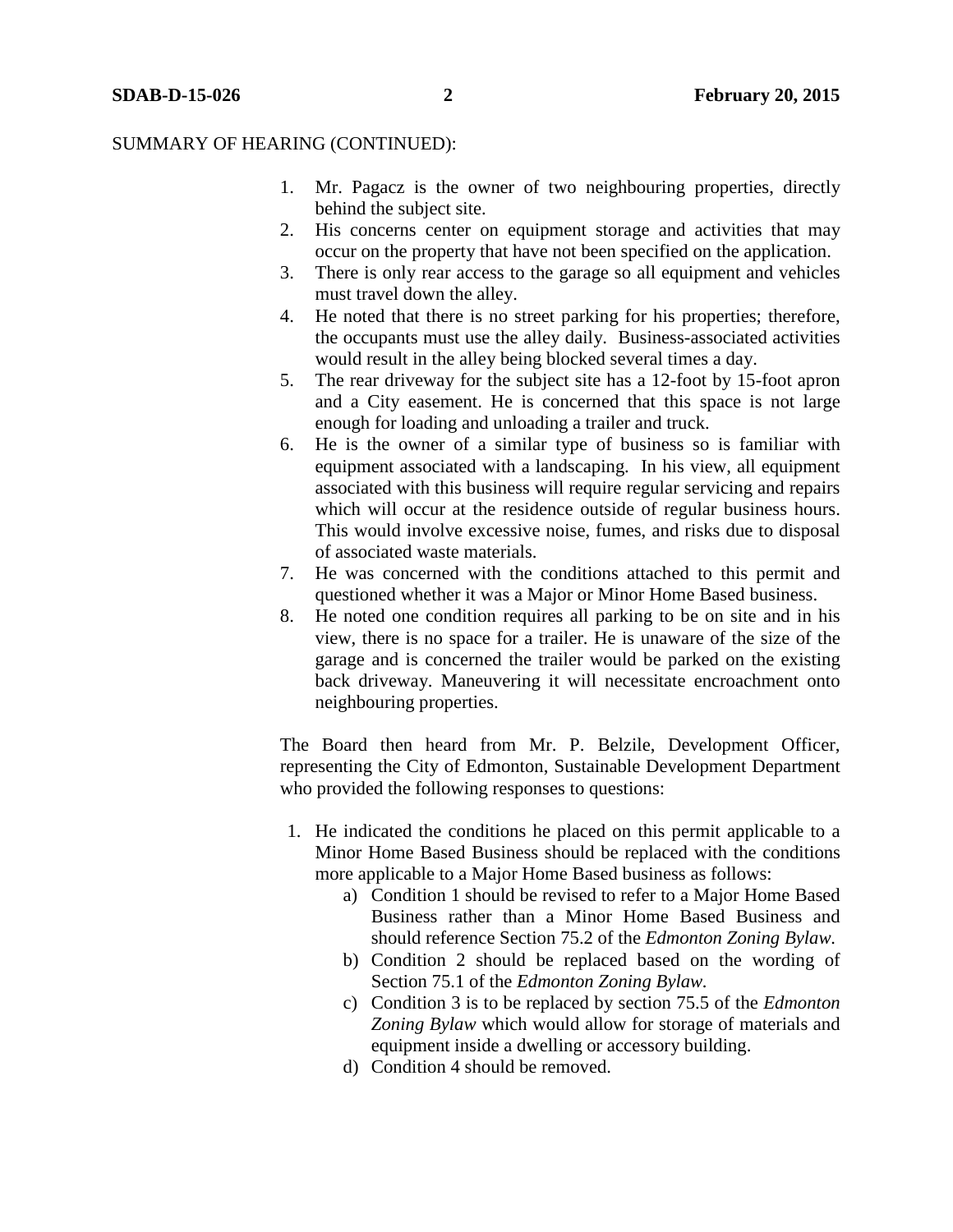- e) He would add a condition requiring the storage of the trailer associated with the Major Home Based Business to be within the accessory building.
- 2. He could not provide the Board with an accurate dimension of the driveway or garage although he understands it is a double garage.
- 3. It was his opinion that a trailer associated with the business is considered equipment, as per Section 75.5 of the *Edmonton Zoning Bylaw.*
- 4. The letter of support received from the property owner of the subject site stated that the trailer would be stored on the driveway. He would refuse the application for a Home Based Business if the trailer were to be stored on the driveway.

Ms. J. Youill, a neighbouring property owner, provided the following information to the Board:

- 1. She indicated her only concern is parking. Last summer, a large black truck and trailer were parked at the site.
- 2. Parking is congested due to the close proximity of businesses and townhouses.
- 3. She has personally lived at the subject site, and believes there is ample space for a truck and a six-foot trailer to be parked in the garage. If that was the case, she would not object to the development.
- 4. She also believes there is enough space to back a trailer into the garage and disconnect it from the truck without blocking the alley.

The Board then heard from Ms. M. Hamilton, the Respondent, who provided the following information to the Board:

- 1. She indicated no servicing of equipment is done on site as she receives free servicing off-site at a commercial location owned by a relative.
- 2. The trailer associated with the business is a ten-foot aluminum trailer which is not loaded and unloaded daily.
- 3. She provided an inventory of her summer and winter landscaping equipment. The summer equipment is loaded on the trailer which is parked in the garage. The winter equipment is stored in the truck bed and also parked in the garage.
- 4. She notes she is a very skilled driver and backs the tractor/trailer combination up the alley, directly into the garage and unhitches it while the truck is completely on the driveway.
- 5. The trailer is on a wheel jack and is easily maneuverable completely on site.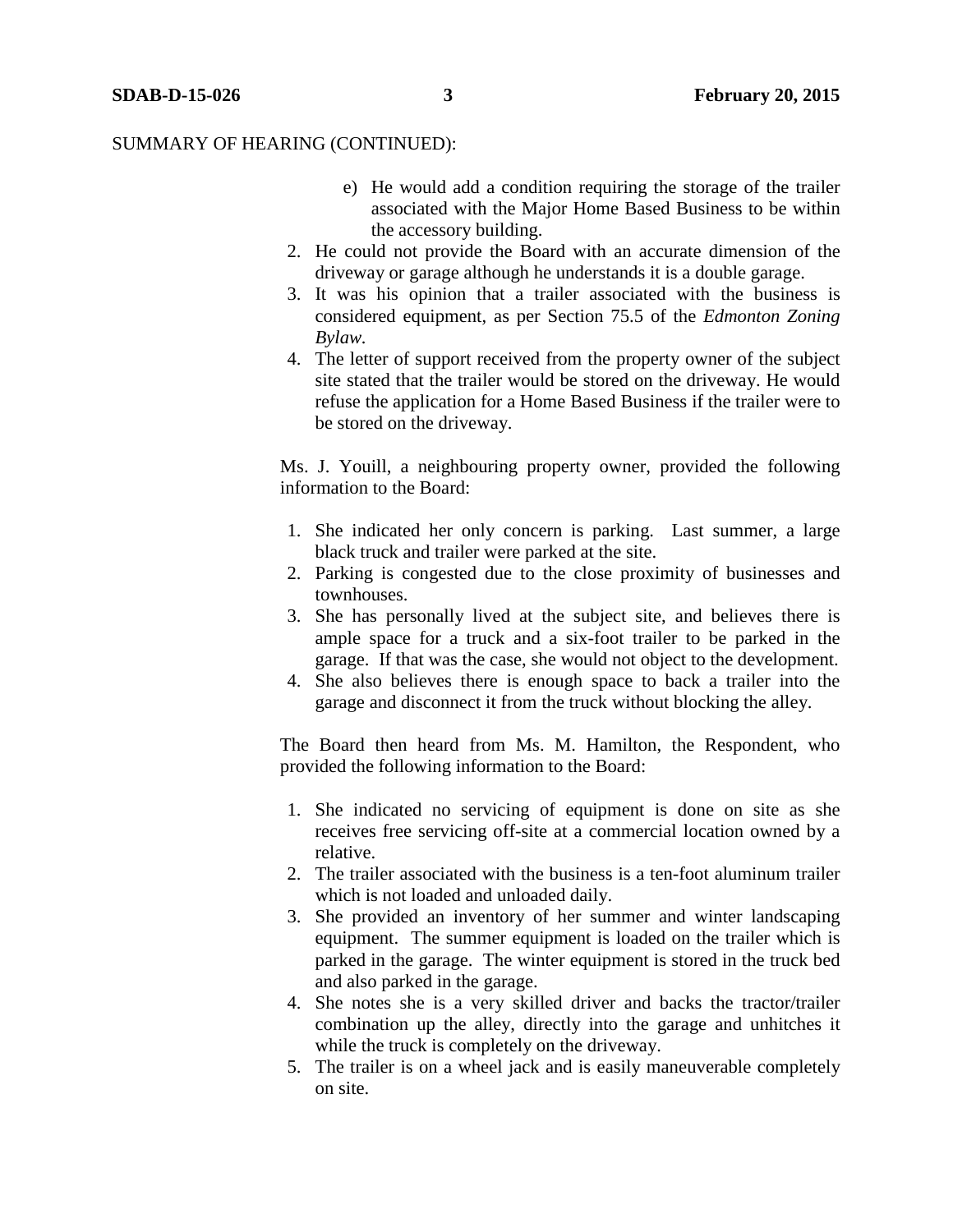- 6. There is no outdoor storage of any business related equipment.
- 7. Ms. Hamilton showed a series of photographs on her tablet illustrating that there is ample room for the truck, trailer and associated equipment within the garage. The Board requested that these photographs be provided for the file.
- 8. She did note that on one occasion, she rented a larger trailer over a single night but that occurrence was not related to her business.
- 9. There is no equipment on site in excess of what a normal residence would have.
- 10. She leaves with the truck and trailer at the beginning of each work day and does not return until the end of day. There are no businessassociated visits at any time during the day.

Ms. M. Hamilton provided the following responses to questions.

1. The trailer is always parked in the garage as this allows it to be left loaded and prevents it from being stolen.

In rebuttal, Mr. R. Pagacz made the following points:

- 1. He confirmed that his major concern is storage of equipment and access for the tenants of his properties.
- 2. He is concerned that in the future, a larger trailer may be associated with this business which would result in blockage of the alley.
- 3. He confirmed that he had not communicated with the Respondent prior to this hearing.

# DECISION:

That the appeal be DENIED and the decision of approval by the Development Authority CONFIRMED with the following conditions:

- 1. This approval is for a 5 year period ONLY from the date of this decision. A new Development Permit must be applied for to continue to operate the business from this location.
- 2. There shall be no exterior display or advertisement other than an identification plaque or Sign a maximum of 20 centimetres by 30.5 centimetres in size located on the Dwelling;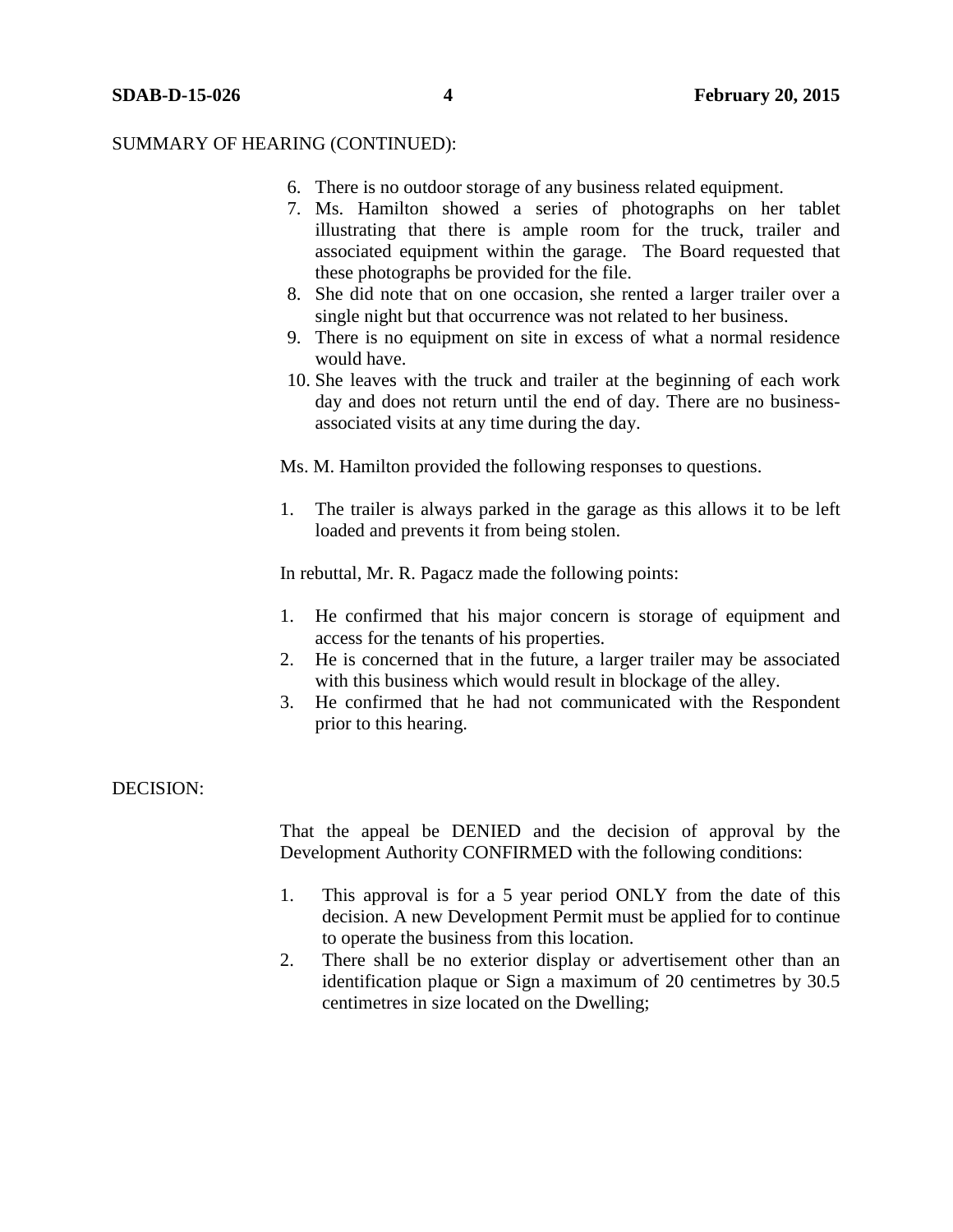#### DECISION (CONTINUED):

- 3. There shall be no mechanical or electrical equipment used that creates external noise, or visible and audible interference with home electronics equipment in adjacent Dwellings;
- 4. The Major Home Based Business shall not generate pedestrian or vehicular traffic, or parking, in excess of that which is characteristic of the Zone in which it is located;
- 5. The number of non-resident employees or business partners working on-site shall not exceed two at any one time;
- 6. There shall be no outdoor business activity, or outdoor storage of material or equipment (including trailers) associated with the business. Indoor storage related to the business activity shall be allowed in either the Dwelling or Accessory buildings;
- 7. The Major Home Based Business shall not change the principal character or external appearance of the Dwelling or Accessory buildings;

A Major Home Based Business shall not be allowed within the same principal Dwelling containing a Secondary Suite or within the same Site containing a Garage Suite or a Garden Suite and an associated principal Dwelling, unless the Home Based Business is a Bed and Breakfast Operation and the Secondary Suite or the Garage Suite or the Garden Suite is an integral part of the Bed and Breakfast Operation.

#### REASONS FOR DECISION:

The Board finds the following:

- 1. A Major Home Based Business is a Discretionary Use in the RA7 Low Rise Apartment Zone.
- 2. The Board finds that the proposed Major Home Based Business is reasonably compatible for the neighbourhood since it complies with all the regulations in Section 75 of the *Edmonton Zoning Bylaw*.
- 3. The Board accepts that all equipment, including a trailer, will be stored in the Accessory building and the conditions imposed ensure that there will be no outdoor storage of equipment on site.
- 4. The Board accepts that equipment associated with the business will not be serviced on site.
- 5. Based on the above, it is the opinion of the Board, that the proposed development will not unduly interfere with the amenities of the neighbourhood nor materially interfere with or affect the use, enjoyment or value of neighbouring parcels of land.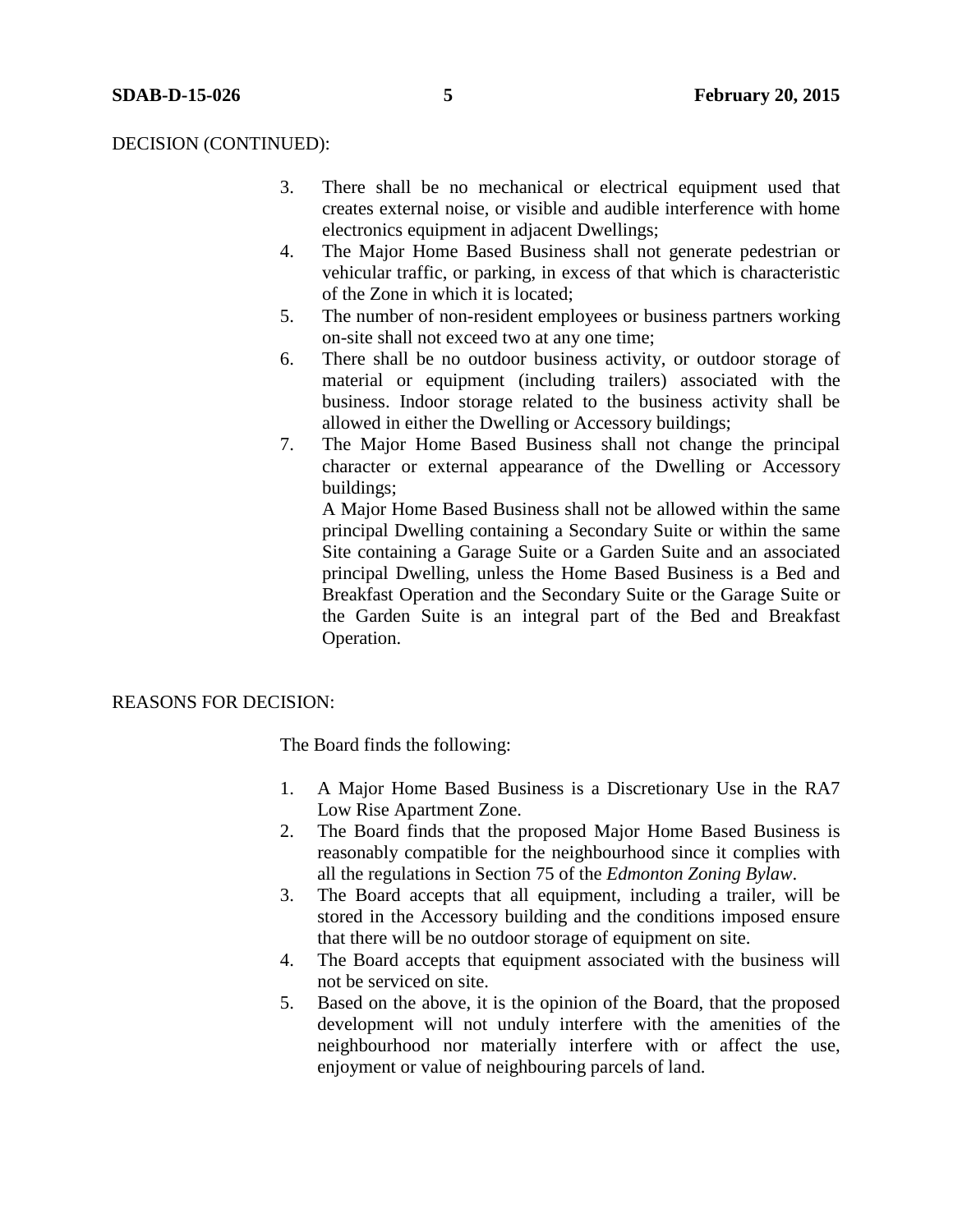# **IMPORTANT INFORMATION FOR APPLICANT/APPELLANT**

- 1. THIS IS NOT A BUSINESS LICENSE. A Business License must be obtained separately from the Sustainable Development Department, located on the  $5<sup>th</sup>$  Floor, 10250 – 101 Street, Edmonton.
- 2. When an application for a Development Permit has been approved by the Subdivision and Development Appeal Board, it shall not be valid unless and until any conditions of approval, save those of a continuing nature, have been fulfilled.
- 3. For further information regarding the expiry of a development permit for failure to commence business operations within one year, refer to Section 22 of the Edmonton Zoning Bylaw, 12800.
- 4. This decision may be appealed to the Alberta Court of Appeal on a question of law or jurisdiction under Section 688 of the *Municipal Government Act*, R.S.A. 2000, c. M-26. If the Subdivision and Development Appeal Board is served with notice of an application for leave to appeal its decision, such notice shall operate to suspend the Development Permit.
- 5. When a decision on a Development Permit application has been rendered by the Subdivision and Development Appeal Board, the enforcement of that decision is carried out by the Sustainable Development Department, located on the  $5<sup>th</sup>$  Floor, 10250 – 101 Street, Edmonton.

Ms. D. Poon Phillips, Presiding Officer SUBDIVISION AND DEVELOPMENT APPEAL BOARD

NOTE: Citizens can call 311, 24-hours a day, every day of the year for access to City of Edmonton information, programs and services.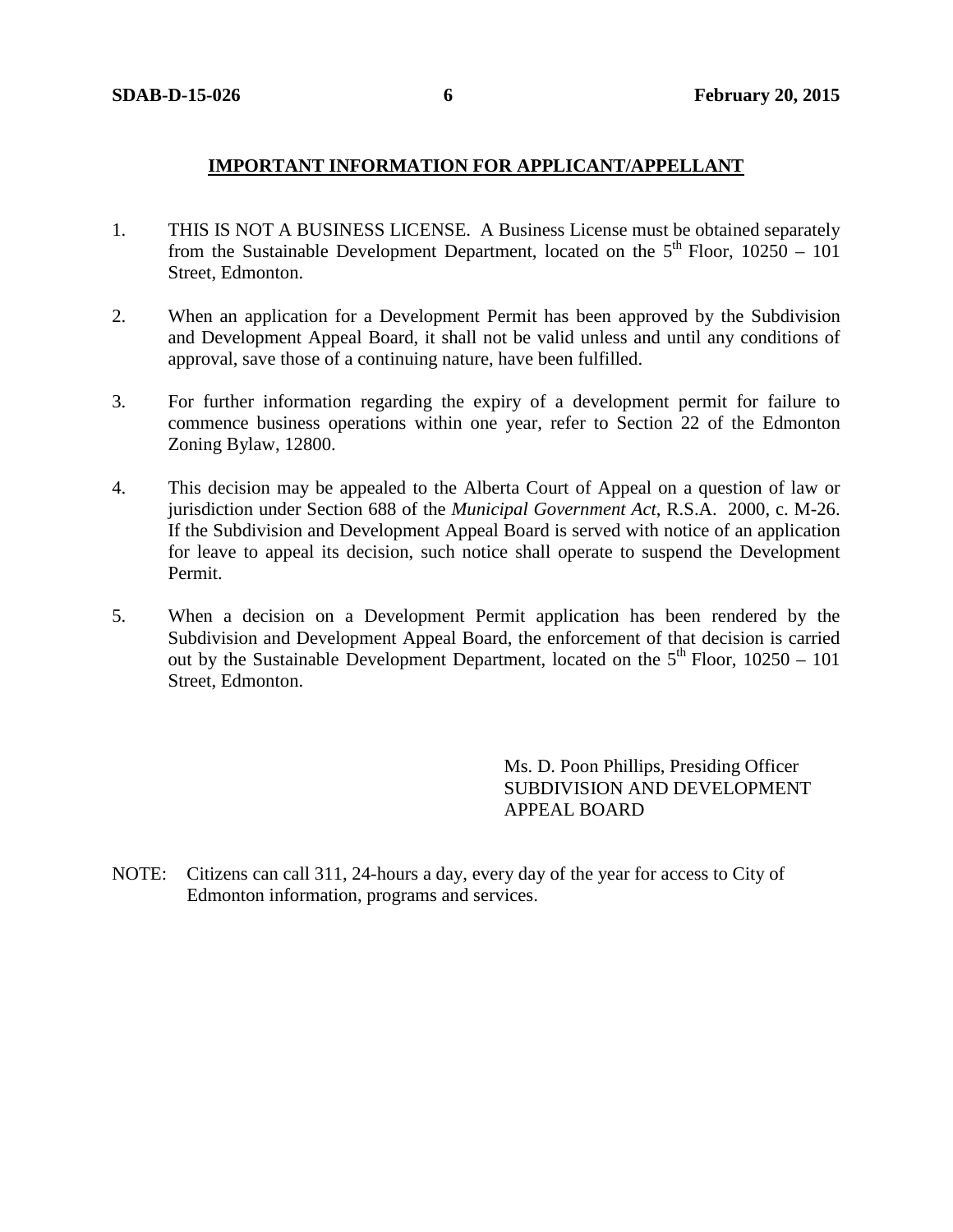# *Edmonton Subdivision and Development Appeal Board*

Churchill Building 10019 - 103 Avenue NW Edmonton, AB T5J 0G9 Phone: 780-496-6079 Fax: 780-496-8175 Email: sdab@edmonton.ca<br>Web: www.edmontontribur www.edmontontribunals.ca

DATE: February 20, 2015 PROJECT NO.: 165989900-001 FILE NO.: SDAB-D-15-027

### **NOTICE OF DECISION OF THE SUBDIVISION AND DEVELOPMENT APPEAL BOARD**

This appeal dated January 6, 2015, from the decision of the Development Authority for permission to:

develop a temporary Accessory parking lot, Accessory to existing adjacent Commercial Use properties (Expires 60 calendar days after 102 Avenue NW between 125 Street NW and Connaught Drive NW is restored and reopened to the General Public)

On Plan 2604AM, Block 31, Lot 3, located at 12428 - Stony Plain Road NW and Plan 2604AM, Block 31, Lot 4, located at 12432 - Stony Plain Road NW, was heard by the Subdivision and Development Appeal Board at its hearing held on February 5, 2015. The decision of the Board was as follows:

# SUMMARY OF HEARING:

At the outset of the appeal hearing, Mr. M. Young, Board Member, disclosed he had previously worked for the City of Edmonton's Law Department. The Presiding Officer confirmed with the parties in attendance that there was no opposition to the composition of the panel.

The appeal was filed on time, in accordance with Section 686 of the *Municipal Government Act*, R.S.A. 2000, c. M-26.

The Board heard an appeal of the decision of the Development Authority to approve an application to develop a temporary Accessory parking lot, Accessory to existing adjacent Commercial Use properties located at 12428 and 12432 – Stony Plain Road NW (Expires 60 calendar days after 102 Avenue NW between 125 Street NW and Connaught Drive NW is restored and reopened to the General Public). The subject site is zoned RA7 Low Rise Apartment Zone and is within the Mature Neighbourhood Overlay. The development permit was approved with conditions with a variance granted to allow for Accessory parking to the non-residential uses along Stony Plain Road to be temporarily located within 120 metres of the subject properties, on which non-residential uses are neither permitted nor discretionary on the subject properties to be used for additional parking. The permit was subsequently appealed by tenants of nearby properties.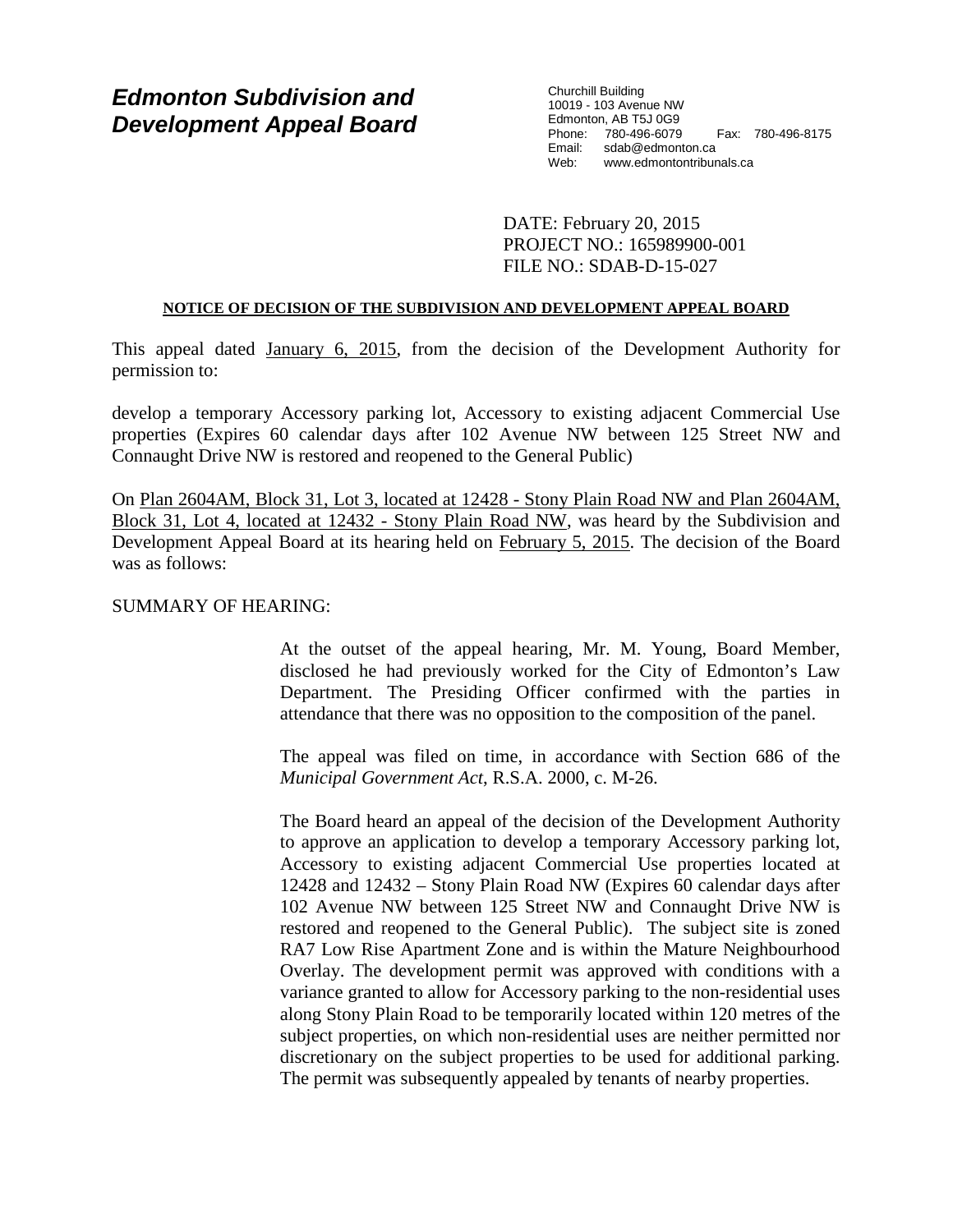Prior to the hearing, the following information was provided to the Board, copies of which are on file:

- A presentation from Transportation Services; and
- A submission from the Development Officer.

The Board heard from Ms. S. Proudlock, Appellant, owner and operator of The Tea Girl, a neighbouring business, who provided the following information in support of the appeal. She is also the Vice-Chair of the 124 Street Business Association. Ms. S. Proudlock provided the following information to the Board:

- 1. She was concerned about the safety of pedestrians crossing Stony Plain Road at 125 Street. She acknowledged there is a controlled crossing at 124 Street, but people frequently do not use it.
- 2. In her opinion, the proposed development will create safety concerns for vehicles on Stony Plain Road as both eastbound and westbound traffic will have to decelerate for vehicles turning onto the site. Traffic congestion is a problem.
- 3. The decision of Transportation Services to temporarily relocate parking from Stony Plain Road to the proposed development is not based on traffic studies conducted after the 102 Avenue closure and do not reflect the effect on Stony Plain Road. The 124 Street Business Association was not consulted in the decision.
- 4. In her opinion, the removal of the parking meters along the south side of Stony Plain Road would adversely affect her business. It is a temporary solution and money is not being spent wisely.

The Board then heard from Ms. K. Bishop, Chair of the 124 Street Business Association and a neighbouring Business Owner who provided the following information to the Board:

- 1. In her opinion, the proposed development does not address the chronic parking problem on 124 Street.
- 2. She characterized the proposed development as a band-aid solution. She wanted a strategy in place to address the serious parking issues of 124 Street.
- 3. In her opinion, vehicles parked on the south side of Stony Plain Road serve as a buffer between pedestrians and traffic. The removal of the parking meters would eliminate this buffer.
- 4. She further noted that the 124 Street Business Association had not receive notice of the proposed development.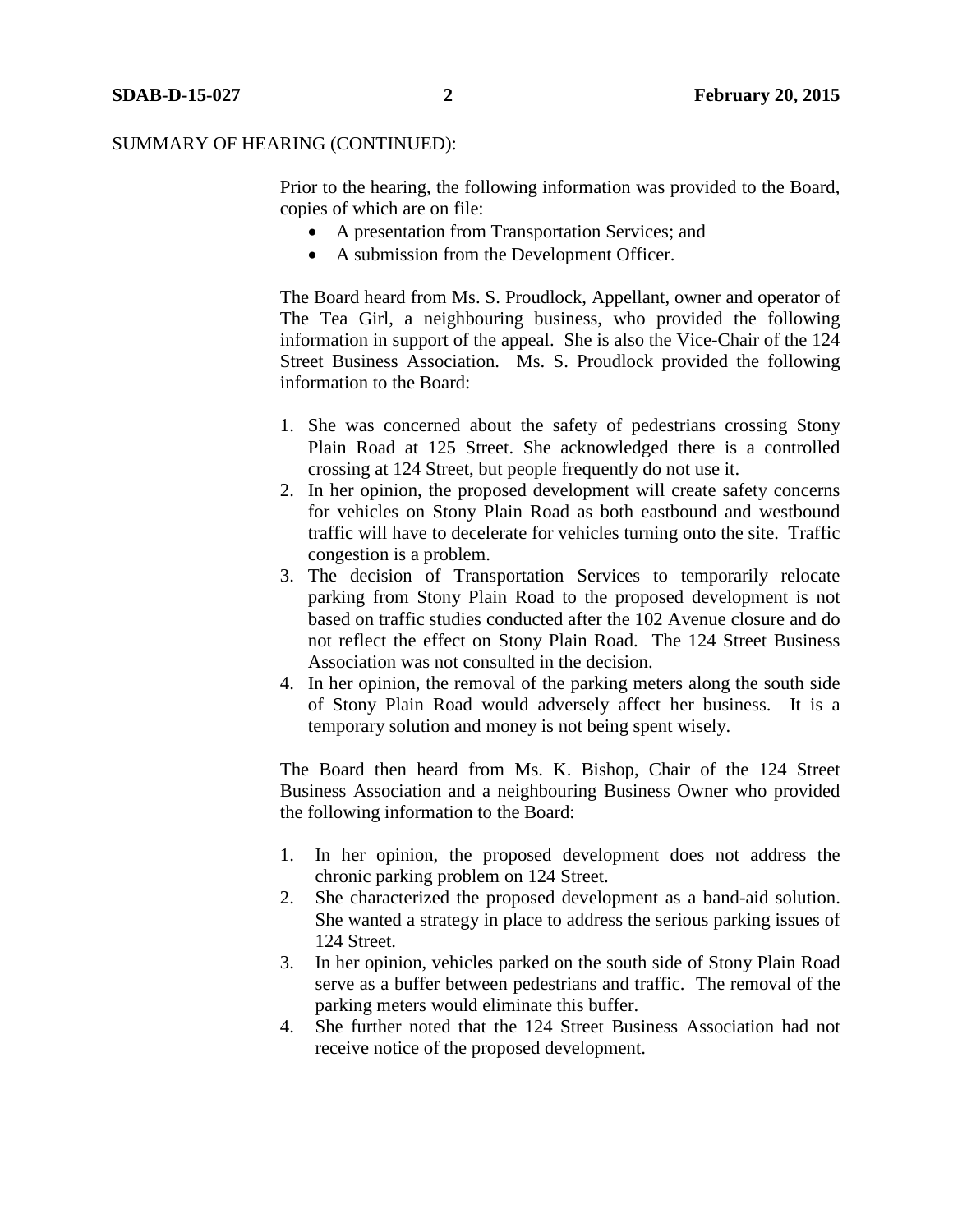Mr. G. Cuff spoke in support of the appeal. He is not an area business owner and does not own property in the area, but he is familiar with the area. He provided the following responses to questions.

- 1. He was concerned that the proposed parking lot hours of 9:00 a.m. to 6:00 p.m. would further decrease availability of parking in the area.
- 2. He personally had not seen the pedestrian counters and questioned how recently these traffic counts had been taken.
- 3. He confirmed the need for an overhead crosswalk light to protect pedestrians should the proposed development proceed.

The Board then heard from Mr. A. Wen representing the City of Edmonton, Sustainable Development Department.

- 1. He reviewed the contents of his written submission which had been provided to the Board in advance of the hearing.
- 2. He had determined that the proposed Use did not fall into any Use Class within the *Edmonton Zoning Bylaw*. Hence, he applied Section 7.1.(3)(b) and deemed the Use to be Accessory parking as it was the most appropriate in character and purpose to the proposed development.
- 3. His rationale for granting a variance to Section 54.2(2)(d)(i) of the *Edmonton Zoning Bylaw* is to reduce any hardship on adjacent properties imposed by the removal of parking meters.
- 4. His main concern was traffic congestion on Stony Plain Road.
- 5. He felt the variance was appropriate given that Transportation Services did not object and had no concerns regarding safety.

Mr. A. Wen provided the following responses to questions:

- 1. In his view, the RA7 Low Rise Apartment Zone did allow for the site to be used as Accessory parking pursuant to clause  $54.2(2)(d)(i)$ , which allows for Accessory parking spaces for non-residential uses to be located on another site.
- 2. Regarding the issue of notification, he indicated that the requirements of the *Edmonton Zoning Bylaw* were to notify property owners and community leagues and those regulations had been complied with.
- 3. The removal of parking meters along the south side of Stony Plain Road was not within the jurisdiction of the Sustainable Development Department to decide and is an unrelated matter.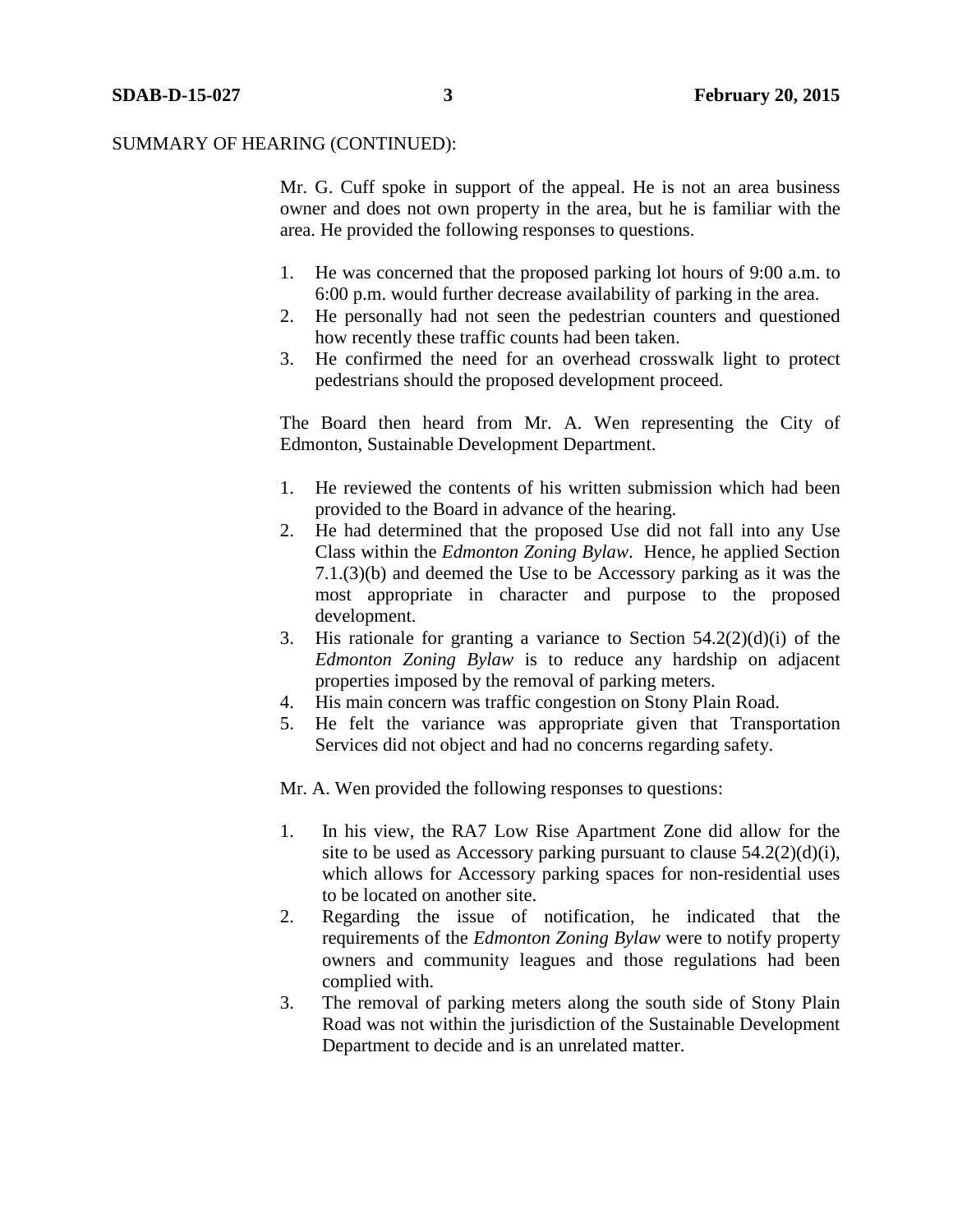- 4. In his opinion, the proposed development does not fall within the scope of the Use Class definition for Non-accessory Parking pursuant to Section 7.4(39) of the *Edmonton Zoning Bylaw*.
- 5. He stated that any Development Officer must look at the intent of a Use; the proposed development is not for a commercial purpose, but is for a municipal purpose to support infrastructure and traffic flow.
- 6. He indicated that when reviewing a Use Class, one needed to review the reasons for the development. The Transportation Services had provided ample reasons and the people using the proposed parking lot are clients of the businesses making the lot Accessory to those businesses.
- 7. When asked by the Appellant why the businesses were not consulted, he indicated that the Sustainable Development Department did not have access to all of the information needed to contact tenants of properties.
- 8. The issue of removing the parking meters on the south side of Stony Plain Road was related to minimizing the impact of increased traffic due to the closure of 102 Avenue but he acknowledged that traffic congestion is not related to zoning.
- 9. He acknowledged that addressing parking meters is not within the Board's jurisdiction, but he noted that Section 210 of the *Edmonton Zoning Bylaw* does provide for Accessory parking.
- 10. He acknowledged that the Board does not have the power to vary Use.
- 11. In response to questions as to whether the Sustainable Development Department would have responded differently to a request from the Appellant to use the subject site for Accessory parking, he would have ruled that being zoned RA7, the use is neither permitted nor discretionary.
- 12. He declined to answer if this application would be denied if it had been made by any other third party and comprise of Non-accessory Parking, which is neither permitted nor discretionary in the RA7 zone.
- 13. The permit was a compromise to provide parking for local businesses.

The Board then heard from Mr. B. Maslo and Mr. B. Murphy, representing the Respondent, City of Edmonton Transportation Services who provided the following information to the Board: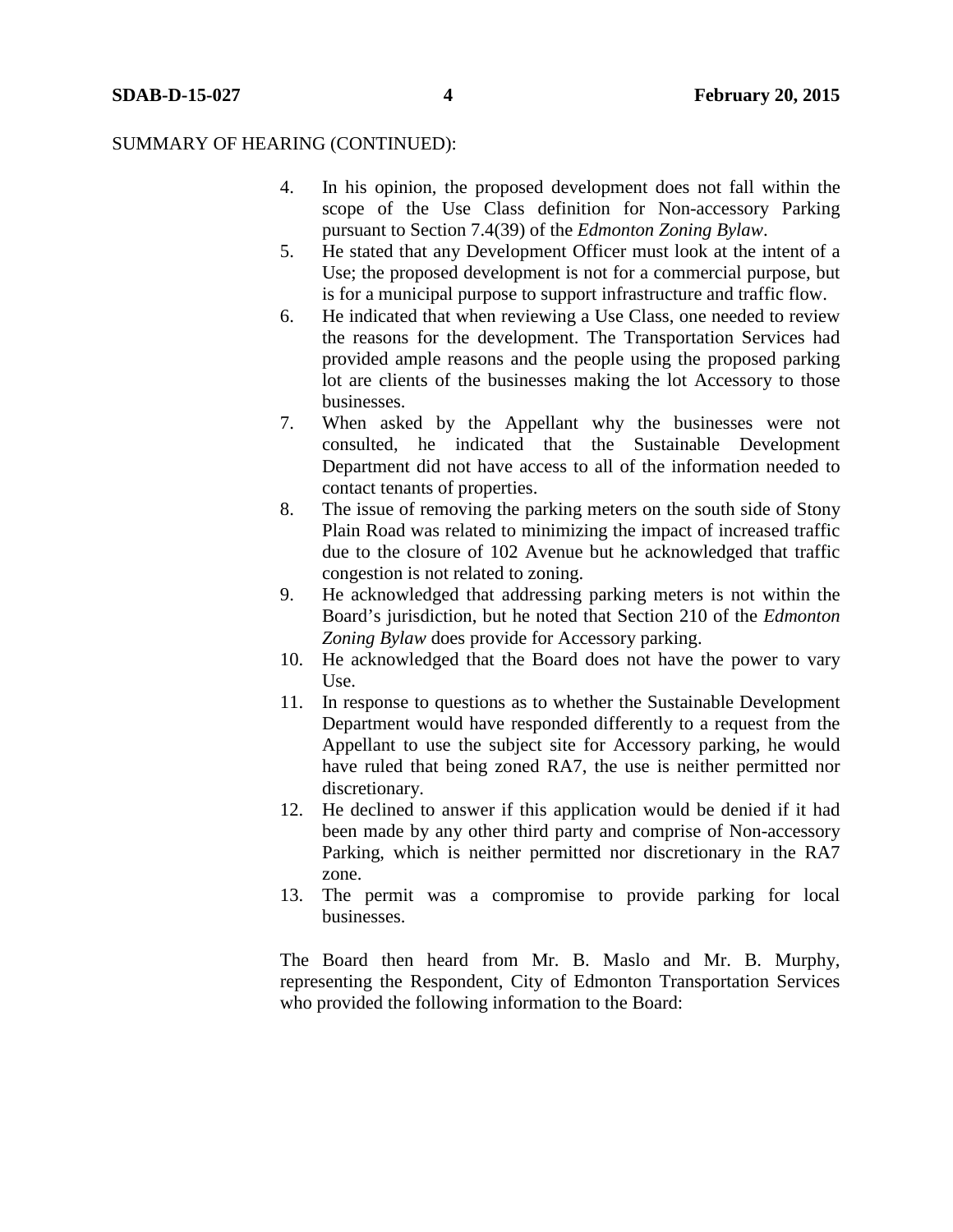- 1. Mr. Maslo reviewed the written submission which had been provided to the Board in advance of the hearing.
- 2. He noted that the current meters on the south side of Stony Plain Road are not useable in peak hours from 6:00 a.m. to 9:00 a.m. and 3:30 p.m. to 6:30 p.m., Monday to Friday.
- 3. He indicated that Transportation Services has considered the viability of parking meters on Stony Plain Road and the movement of traffic without the parking meters as a result of increased traffic generated by the 102 Avenue closure.
- 4. It is the opinion of Transportation Services that the proposed development is an alternative to the displacement of on-street parking and a good compromise to a difficult situation. Under this proposal, eighteen meters would be removed and replaced with fifteen parking spaces.
- 5. Transportation Services has the authority to remove the parking meters under the Traffic Bylaw, Bylaw 5590.

Mr. B. Maslo provided the following responses to questions.

- 1. He acknowledged that the parking meters could be removed regardless of the Board's decision on the current application.
- 2. The proposed parking lot would be open to anyone between the operating hours of 9:00 a.m. to 6:00 p.m., Monday to Friday, and at no cost to anyone outside of those hours.
- 3. He acknowledged that the pictures provided in the written submission taken outside of peak hours did not indicate chronic congestion problems on Stony Plain Road or many customers using the meters.
- 4. It is the opinion of Transportation Services that the existence of those meters at times reduced eastbound Stony Plain Road to a single lane arterial road and is not acceptable given the closure of 102 Avenue which resulted in another arterial road being lost.
- **5.** He conceded that the proposed parking lot will be available to anyone and is not for any particular development or business and therefore is probably classified as Non-accessory Parking as per Section 7.4(39) of the *Edmonton Zoning Bylaw.*
- 6. It was Transportation Services' intention to provide off-street parking to offset the removal of meters from the south side of Stony Plain Road. Several alternatives had been considered which resulted in the current proposal before the Board.
- 7. He indicated that the proposed surface parking lot would be closed and rehabilitated within 60 days following the re-opening of the 102 Avenue over Groat Road Bridge, which he anticipates will take place in the fall of 2015.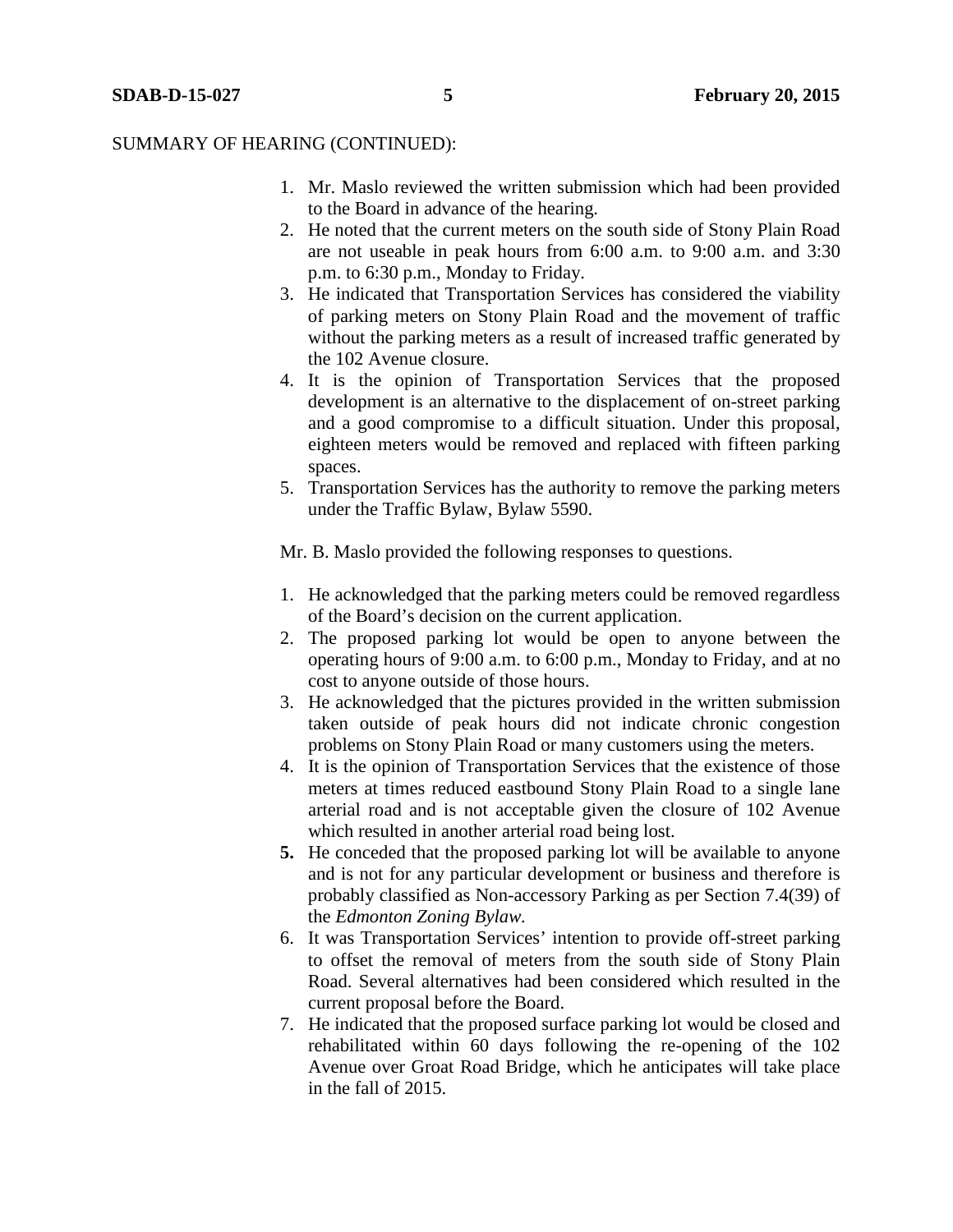Mr. K. Karunaratne, Senior Engineer with City of Edmonton Transportation Services, provided the following information:

1. He confirmed pedestrian count is conducted on a complaint basis; otherwise, traffic counts are usually carried out in the spring and fall.

Mr. A. Jabs, City of Edmonton Parking Enforcement, answered questions from the Board in relation to parking.

- 1. There are officers in the subject area to enforce parking regularly.
- 2. He confirmed that parking is a problem in this area.

In rebuttal, Ms. S. Proudlock provided the following information.

- 1. She believes Transportation Services needs to talk to the people most affected by the removal of parking meters and explore all possible solutions. Both an up-to-date study and community consultation are necessary.
- 2. In her opinion, the traffic on Stony Plain Road is not as serious a problem as that characterized by Transportation Services and is evident from the pictures submitted.
- 3. She indicated that she was aware of the implications if the appeal is allowed.

### DECISION:

That the Appeal be ALLOWED and the decision of approval by the Development Officer be OVERTURNED.

#### REASONS FOR DECISION:

The Board finds the following:

- 1. The Board accepts the reasoning for the application by the City of Edmonton Transportation Services to provide replacement parking to assist businesses on Stony Plain Road.
- 2. The Board disagrees with the Development Authority's classification of the Use of the proposed development as Accessory parking.
- 3. The Board finds that the Development is best classified as Nonaccessory Parking in accordance with Section 7.4(39) since the proposed parking is not primarily intended for the use of the residents, employees or clients of a particular development. Any member of the public can park in the proposed development at any time and for any purpose.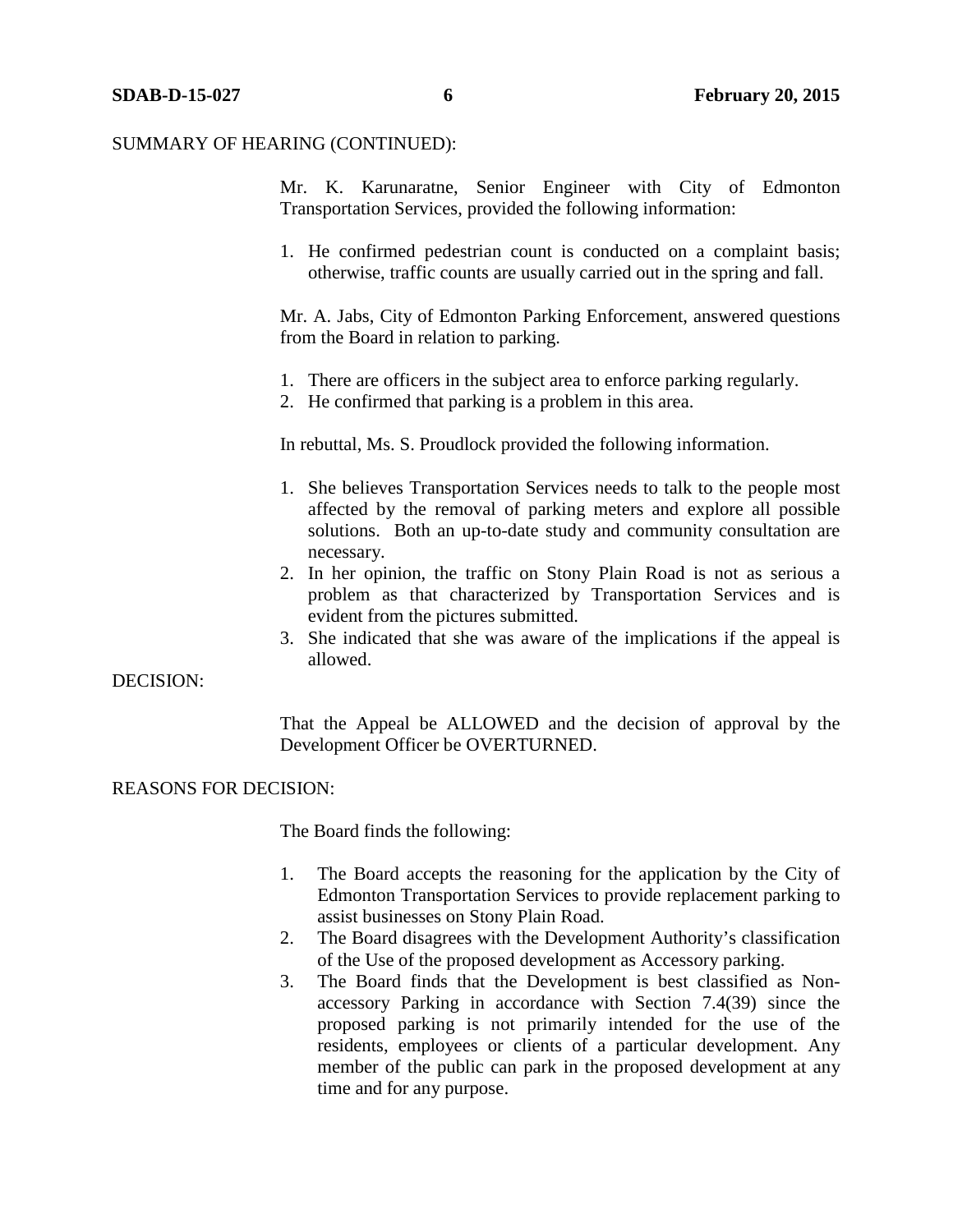#### REASONS FOR DECISION (CONTINUED):

- 4. Non-accessory Parking is neither a permitted nor a discretionary use in the RA7 Low Rise Apartment Zone.
- 5. The Board has no authority to vary the definition of a Use as per Section 687(3)(d)(ii) of the *Municipal Government Act*.

# **IMPORTANT INFORMATION FOR APPLICANT/APPELLANT**

- 1. This decision may be appealed to the Alberta Court of Appeal on a question of law or jurisdiction under Section 688 of the Municipal Government Act, R.S.A. 2000, c. M-26. If the Subdivision and Development Appeal Board is served with notice of an application for leave to appeal its decision, such notice shall operate to suspend the Development Permit.
- 2. When a decision on a Development Permit application has been rendered by the Subdivision and Development Appeal Board, the enforcement of that decision is carried out by the Sustainable Development Department, located on the 5th Floor, 10250 – 101 Street, Edmonton.

Ms. D. Poon Phillips, Presiding Officer SUBDIVISION AND DEVELOPMENT APPEAL BOARD

NOTE: Citizens can call 311, 24-hours a day, every day of the year for access to City of Edmonton information, programs and services.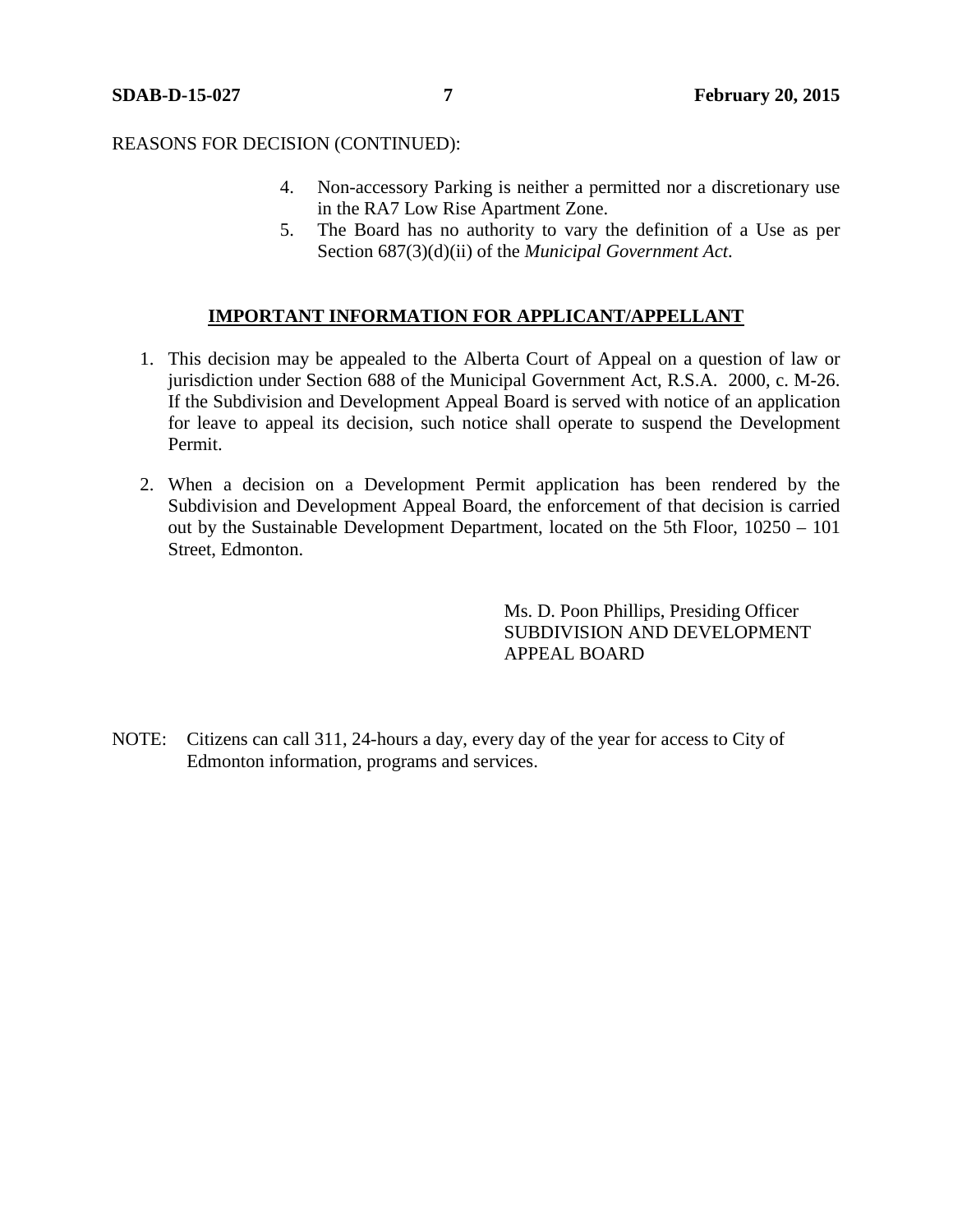# *Edmonton Subdivision and Development Appeal Board*

Churchill Building 10019 - 103 Avenue NW Edmonton, AB T5J 0G9 Phone: 780-496-6079 Fax: 780-496-8175 Email: sdab@edmonton.ca<br>Web: www.edmontontribur www.edmontontribunals.ca

DATE: February 20, 2015 PROJECT NO.: 160316895-001 FILE NO.: SDAB-D-15-028

## **NOTICE OF DECISION OF THE SUBDIVISION AND DEVELOPMENT APPEAL BOARD**

This appeal dated January 14, 2015, from the decision of the Development Authority for permission to:

operate a Major Home Based Business (administrative office for general contractor with storage in Accessory Building)

On Plan 4136RS, Block 44, Lot 45, located at 8704 - 150 Avenue NW, was heard by the Subdivision and Development Appeal Board at its hearing held on February 5, 2015. The decision of the Board was as follows:

# SUMMARY OF HEARING:

At the outset of the appeal hearing, the Presiding Officer confirmed with the parties in attendance that there was no opposition to the composition of the panel.

The Presiding Officer first addressed the issue of jurisdiction and whether the appeal was filed outside of the allowable 14 day appeal period, pursuant to the requirements of the Municipal Government Act.

At the request of the property owner, the Development Permit was cancelled on December 23, 2014. The Appellants advise that they were notified of this cancellation by the Development Officer via e-mail on January 13, 2015, which was followed up by a telephone call within a day of this e-mail. Jacquie and Dallas Hoover filed their appeal on January 14, 2015, the day after receiving notification of the cancellation. The Development Authority confirmed these facts.

# MOTION:

That the Board assume jurisdiction pursuant to Section 686(1) of the Municipal Government Act.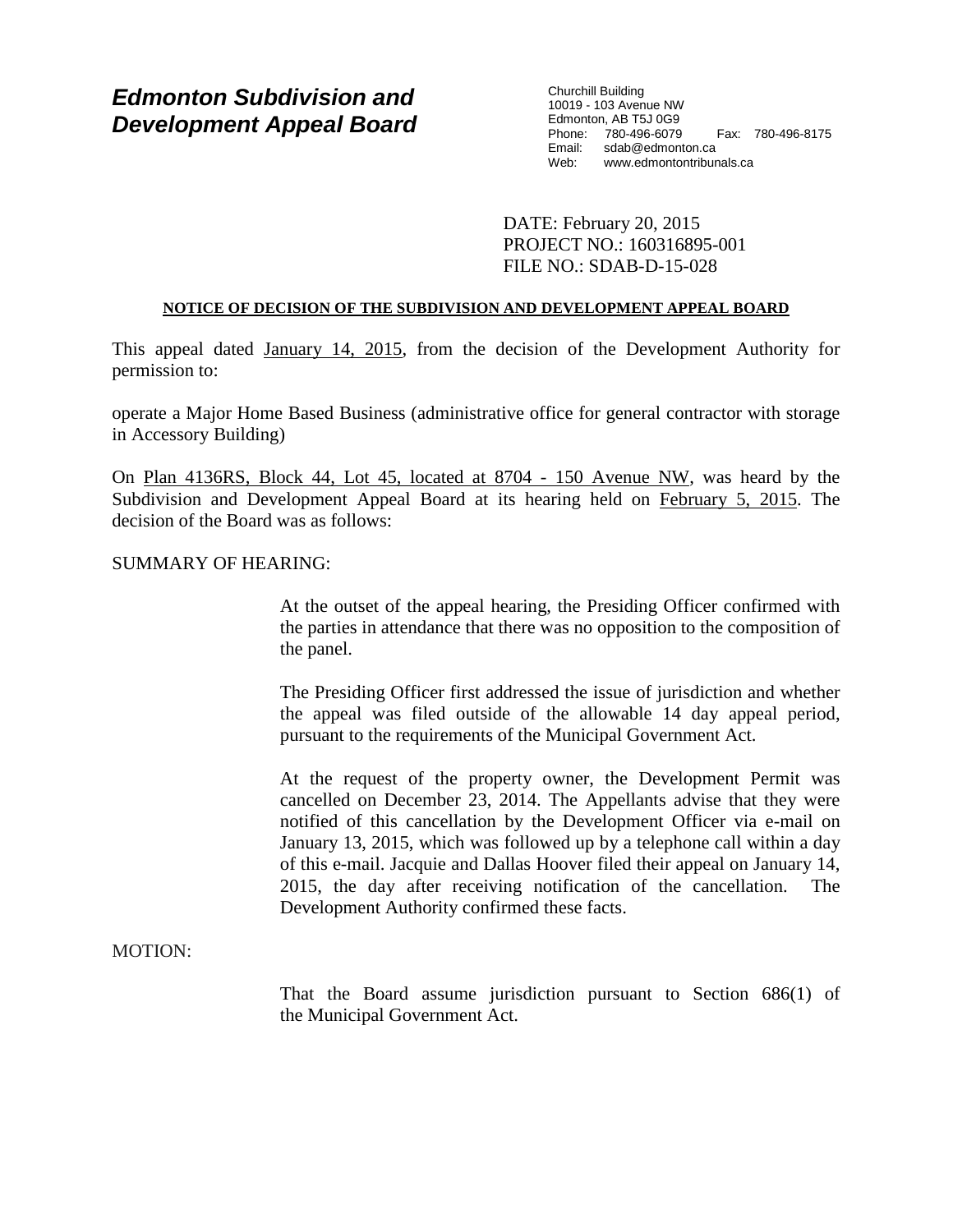## REASON FOR DECISION:

The Board finds the following:

1. Based on the evidence provided, the Board applied the provisions of Section 686(1)(a)(i) of the *Municipal Government Act*, and therefore finds that the appeal was filed within the allowable 14 days.

#### SUMMARY OF HEARING (CONTINUED):

The Board heard an appeal of the decision of the Development Authority to operate a Major Home Based Business (administrative office for a general contractor with storage in an Accessory Building) located at 8704 - 150 Avenue NW. The subject site is zoned RF1 Single Family Residential Zone and is within the Mature Neighbourhood Overlay. The development permit was approved and subsequently cancelled at the request of the property owner.

Prior to the hearing, the following information was provided to the Board, copies of which are on file:

- A submission from the Development Officer; and
- An e-mail from a neighbouring property owner in opposition to the proposed development.

The Board heard from Ms. J. Locke of Hansma Bristow Finlay LLP, representing the Appellants, Dallas and Jacquie Hoover, who provided the following information to the Board:

- 1. The Appellants have operated a general contracting home based business (J & D Residential) for approximately 3 years.
- 2. A business licence was required to legally operate in the City of Edmonton.
- 3. The home based business does not comprise of work conducted at the residence nor client visits; and involves storage of tools, vehicles and invoicing on the premise.
- 4. She indicated that the Appellants had a Minor Home Based Business Development Permit; there is no signage on the property and the business operation was not visible to the neighbourhood.
- 5. The Board was provided with a copy of the Business Licence which expired on September 4, 2014, which was marked as Exhibit "A".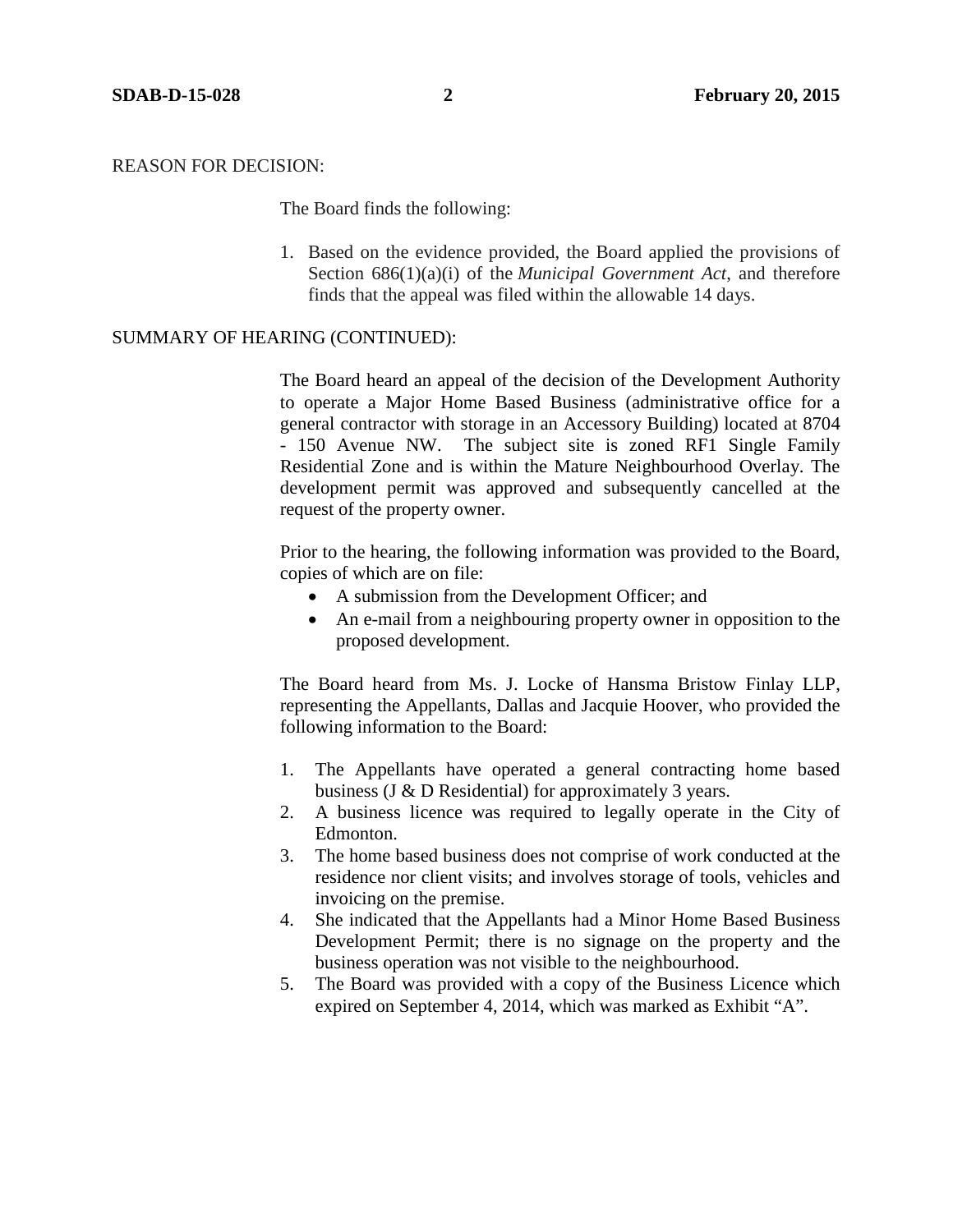- 6. The Appellants indicated to the leasing agent for the subject property that the home based business was going to be conducted from the residence when they signed the lease. The leasing agent advised they would require insurance. The Appellants would not have entered into a lease agreement for the property if they were unable to operate a home based business.
- 7. The Development Officer advised the Appellants that this would be considered a Major Home Based Business due to the storage of tools in the garage as the rules had recently changed regarding the criteria of Major Home Based Businesses.
- 8. The Appellants were informed by e-mail on November 24, 2014 that their Major Home Based Business Development Permit was approved.
- 9. The Landowner subsequently requested that this Development Permit be revoked. She provided a copy of an e-mail between the Appellant and the Development Officer indicating that the project was cancelled by the Landowner on December 23, 2014, marked as Exhibit "B". There were no reasonable grounds for this cancellation.
- 10. The Appellants indicated that because the Development Permit was cancelled, the Business Licence was no longer valid. The Appellant had not received notice that the Development Permit was cancelled.
- 11. Ms. Locke emphasized the hardship on her clients as this Business Licence and Development Permit are required to earn a living.
- 12. Ms. Locke referred to Section 17.2(1) of the *Edmonton Zoning Bylaw* which states the Development Officer "may" cancel a Development Permit following its approval if the landowner requests this by way of written notice. She submitted a copy of Section 26 of the *Interpretation Act*, R.S.A. 2000, c. I-8, marked as Exhibit "C" and stated "may" implies permissive and empowering authority. She submitted that this gives the Development Officer the discretion to look behind the Landowner's request to cancel the Development Permit.
- 13. She referenced Section 11.2(4) of the *Edmonton Zoning Bylaw* which indicates that the Development Officer "shall approve, without conditions, or with such conditions as required to ensure compliance, an application for development of a Permitted Use provided the development complies with the regulations of this Bylaw".
- 14. She referenced Section 11.3 which refers to Variance to Regulations. She stated that the Board has the authority to decide if the application will be detrimental to the neighbourhood in deciding whether to cancel the permit.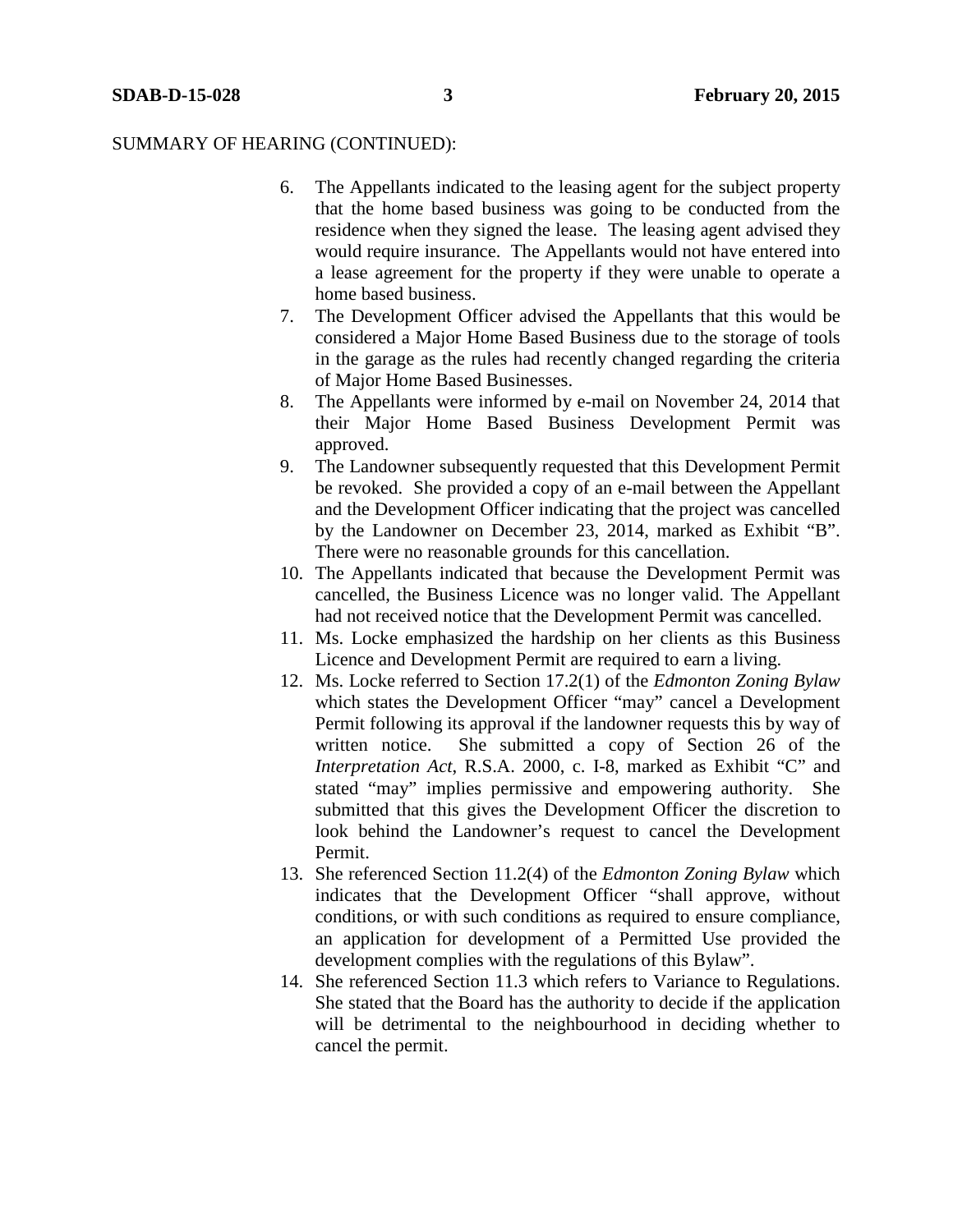- 15. It was her opinion that the Development Officer's decision is unreasonable and misinterprets the bylaw, since all criteria for the home based business are met.
- 16. The Major Home Based Business could become a Minor Home Based Business should that be the wish of the Board.
- 17. She acknowledged that Section 17.2(1)(e) of the *Edmonton Zoning Bylaw* refers to landowner and not applicant. However, this is an atypical situation in that a tenant is applying for the permit.

Ms. Locke provided the following information in response to questions from the Board:

- 1. She addressed the letter of opposition received from an adjacent neighbor that indicated that several vehicles are kept on the roadway in front of the neighbouring property and sometimes there is a trailer attached. She clarified there are up to four vehicles parked on the property and the trailer is generally kept off site. Two vehicles are private and two are used for business purposes, and they are sometimes parked in front of the house.
- 2. She acknowledged that there are different requirements for a business licence as opposed to a development permit.
- 3. She also acknowledged that there are other forums that may be able to address the problems between the parties.

The Board heard from Mr. D. Hoover, Appellant, who provided the following information in support of the appeal:

1. He further clarified the vehicle allotment and advised the rear parking pad is generally used for parking, but on occasion, the pick-up truck with a trailer is parked out front.

The Board then heard from Ms. K. Mark, representing the Respondent, the City of Edmonton Sustainable Development Department who provided the following information to the Board:

- 1. She refuted that she advised the Appellants of the right to appeal the classification as a Major Home Based Business within 14 days of the approval.
- 2. She reviewed the information provided on the Development Permit application and determined it fell into the Major Home Based Business Use Class.
- 3. No changes to the *Edmonton Zoning Bylaw* applicable to this application occurred during or after the application process.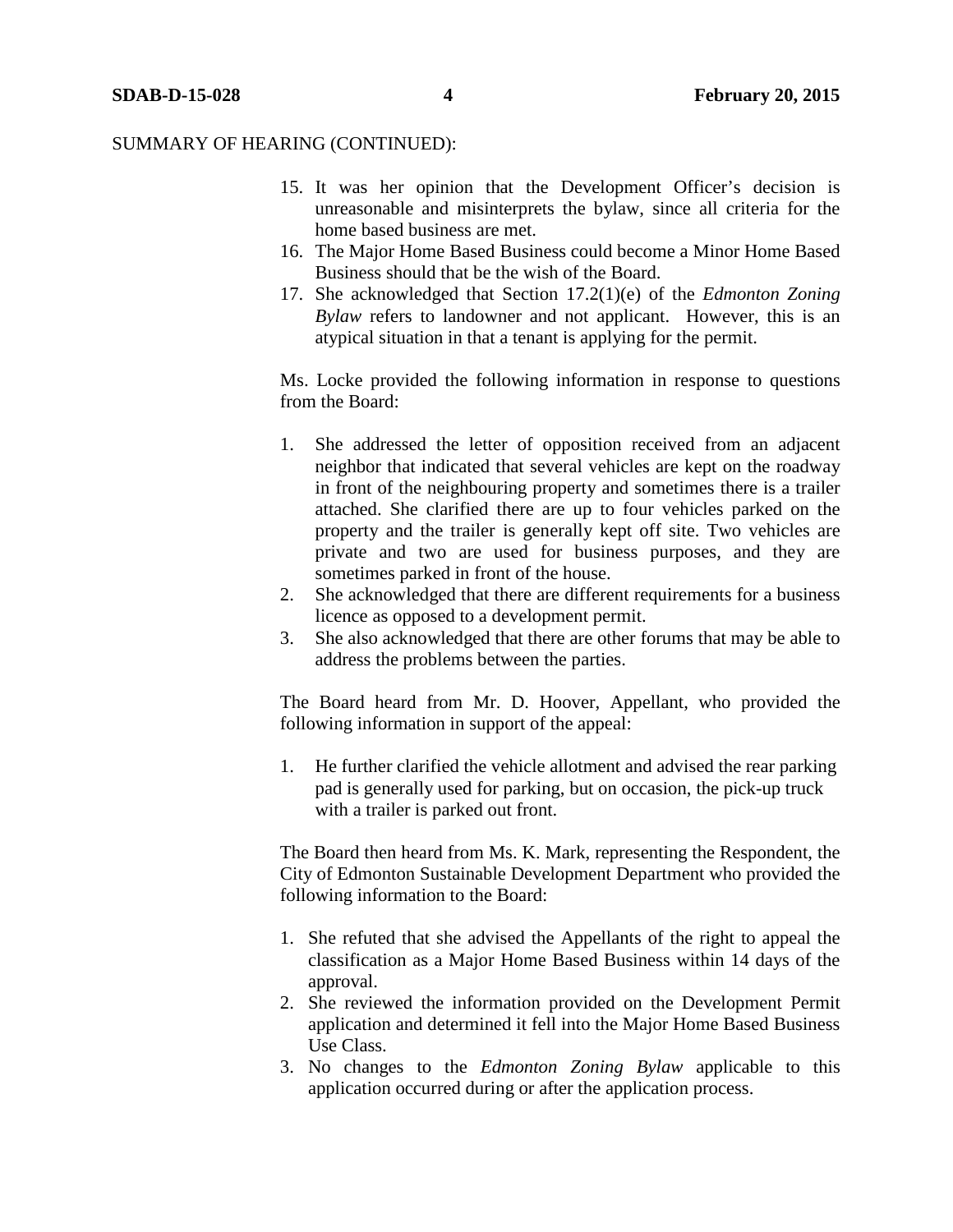- 4. She confirmed that the Development Permit applies to the property and not to the Applicant.
- 5. The Development Officer indicated an application for a Home Based Business was made by the Appellants and was approved on December 17, 2014. Notices were mailed to landowners within the 60 metres radius as well as to the landowner of the subject site that same day.
- 6. The landowner requested the cancellation of this Development Permit on December 23, 2014, and the Development Permit was cancelled on January 13, 2015.
- 7. The Development Officer did not see why the landowner should not have the Development Permit cancelled when he did not consent to that use on his property.
- 8. The Edmonton Zoning Bylaw supports the right of a landowner to cancel a development permit.
- 9. In her opinion, where a landowner does not consent to a development permit, he can request a cancellation, even if the Board were to allow the permit.

Ms. Mark provided the following responses to questions.

- 1. Her practice is to review a request for cancellation to verify that the party making the request is the landowner. The request indicated that the reason for the cancellation request was that the Development Permit application had not been authorized by the landowner.
- 2. A Development Permit does not belong to applicant but to the property and it is appropriate for a landowner to use their property as they see fit. She cannot see any circumstances why she would not honour the landowner's cancellation request.
- 3. She did not do a search through the Land Titles Office, but was able to confirm ownership of the property through the City of Edmonton POSSE system.
- 4. Ms. Mark indicated she would not consider the private dispute of parties in making a decision and would only consider what is specified in the *Edmonton Zoning Bylaw*.

The Board then heard from the landowner, Mr. J. Montalto who provided the following information.

- 1. He did not provide the authority or agree to allow the Appellants to operate a home based business from the subject Site.
- 2. He spoke with his property management company who indicated they did not provide any such authorization and authorization was not specified in the lease agreement.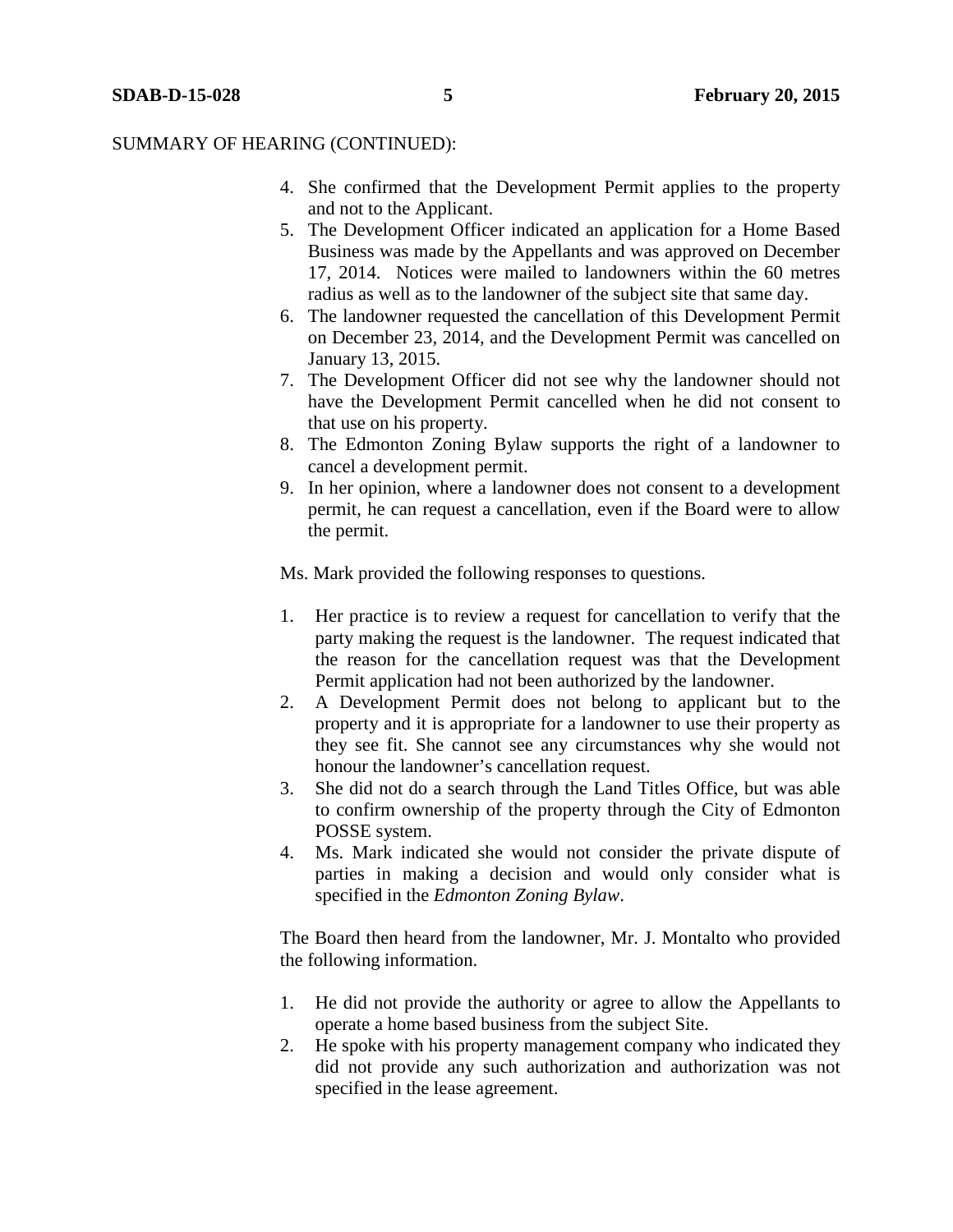3. He also indicated that on the Development Permit application, it is recommended that the Applicant obtain permission from the landowner prior to submitting the application. The Appellants did not seek this permission.

In rebuttal, Ms. J. Locke made the following points:

- 1. The original application was for a Minor Home Based Business and that was changed by the Development Officer to a Major Home Based Business.
- 2. She again asked the Board to consider the duties and discretionary powers contained in Sections 11.2(4), 11.3, 11.4 and 17.2 of the *Edmonton Zoning Bylaw* and stated there was compliance with all regulations of a Major Home Based Business.

#### DECISION:

That the Appeal be DENIED and the decision of the Development Authority be UPHELD.

# REASONS FOR DECISION:

The Board finds the following:

- 1. A Major Home Based Business is a Discretionary Use in the RF1 Single Detached Residential Zone, Section 110.3(7).
- 2. Section 17.2(1)(e) of the *Edmonton Zoning Bylaw* states "the Development Officer may cancel a Development Permit following its approval if the landowner requests, by way of written notice to the Development Officer, the cancellation of the Development Permit".
- 3. The Board finds the word "may" in the above noted section denotes discretionary power.
- 4. The Board finds that the Development Officer exercised her discretion lawfully since she considered the landowner's reason for requesting the cancellation, namely that he did not provide authorization for the application for the development permit.
- 5. The Development Officer verified that the party requesting the cancellation was indeed the landowner.
- 6. The Board agrees with the Development Authority that a Development Permit runs with the property and does not belong to an Applicant.